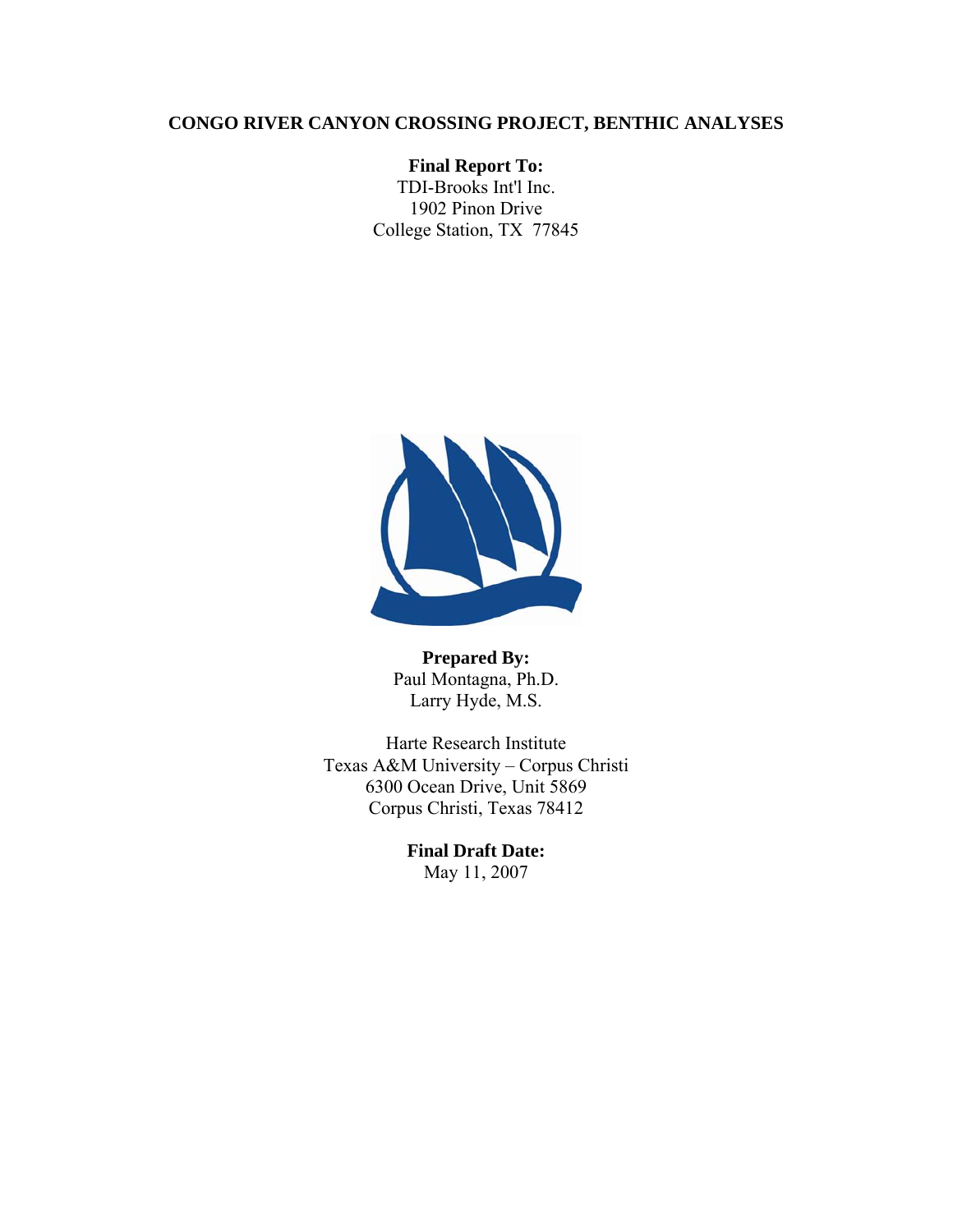## **INTRODUCTION**

The purpose of this project is to provide analyses of benthic communities from samples taken off the Northwestern coast of Angola to provide a baseline assessment for Chevron for the Congo River Canyon Crossing Pipeline Project.

## **METHODS**

A total of 78 samples were collected between 10 and 16 March 2006. The samples were taken with two different size boxcores: 30 cm x 30 cm  $(900 \text{ cm}^2)$  and 50 cm x 50 cm  $(2500 \text{ cm}^2)$ . The samples were sieved on board, preserved, and shipped to the laboratory in Texas.

The locations of the samples were in the Congo River Canyon region off the west coast of equatorial Africa (Table 1). The samples were taken in five areas along two different types of environments (Figure 1). Samples were taken along the shallow south shelf averaging 48.9 m, north shelf averaging 68.1 m, and area C1 averaging 87.3 m. Canyon samples were taken in two areas: B2A averaging 433.9 m, and B4 averaging 534.2 m.

## **Laboratory Methods**

Macrofauna are extracted using 0.5 mm sieves. Individuals are sorted to major taxa, and then identified to the lowest taxonomic level possible, which is normally to the family level. Because samples were taken using boxcores of different sizes, abundances were converted to number per meter square  $(n m<sup>-2</sup>)$  prior to analysis.

### **Level of Taxonomic Effort**

Analysis of benthic infaunal communities has been widely used in environmental assessment and monitoring studies. The use of species level data is powerful, but expensive because of the level of expertise and labor intensive effort required. This has inspired efforts to determine if species level data are really necessary. At the GEEP workshop, all levels of biological organization were studied from the molecular to the community, and all biological components from bacteria to macrofauna were included in both mesocosm and field experiments (Bayne *et al*. 1988). In the field study, diversity indices did not detect the pollution gradient, but community structure differences were distinct and species level data gave no more information for discrimination than did nematode suborder or harpacticoid family groupings (Heip *et al*. 1988). Macrofauna family groupings also were just as good for distinguishing the pollution gradient as was species level data (Warwick 1988). Higher level identifications were found to be just as good as species identifications to detect pollution gradients in the Southern California Bight (Ferraro and Cole 1990). These and many other studies have shown that identification at the family level detects environmental change as well as the species level.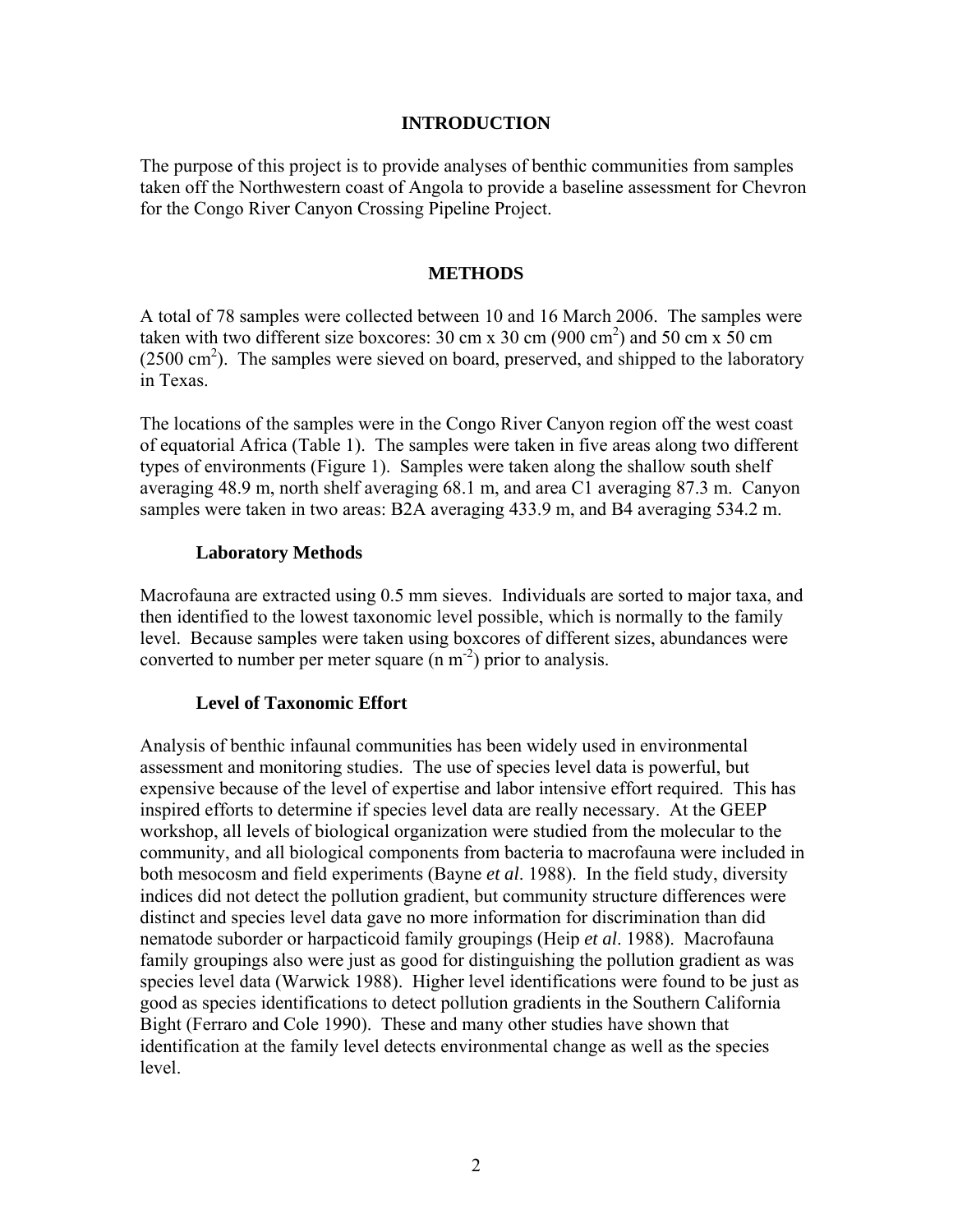Community indices, i.e., diversity and evenness, were calculated for each station using the average number of individuals/ $m^2$  for all replicates. Diversity was calculated using Hill's diversity number one (N1) (Hill 1973). It indicates the number of abundant species in a sample, and is a measure of the effective number of species (Ludwig and Reynolds 1988). The effective number of species is a measure of the degree to which proportional abundances are distributed among species (Hill 1973). It is calculated as the exponentiated form of the Shannon diversity index:

 $N1 = e^{H'}$ .

As diversity decreases N1 will tend toward 1. The Shannon index (H') is the average uncertainty per species in an infinite community made up of species with known proportional abundances (Shannon and Weaver 1949). Hill's N1 is used because the unit, numbers of species, is easier to interpret than most other diversity indices. In addition, richness, the total number of species in a sample was tallied.

Evenness is an index that expresses that all species in a sample are equally abundant. Evenness is a component of diversity. The evenness index used here is probably the most common, it is the familiar J' of Pielou (1975). It expresses H' relative to the maximum value of H'.

## **Statistical Analyses**

Statistical analyses to test for differences among treatment means (i.e., stations) are performed using parametric, general linear models. Prior to analysis data are transformed, generally by natural logarithm, to achieve homogeneity of error variance, normality of residual errors, and additivity of effects. A data set of residual errors is created for each model and tested for normality. Both untransformed and transformed residuals are computed, and the data set that are normally distributed with means of zero are used for analyses.

Multivariate analysis was used to test for changes in community composition among stations. Ordination of samples was performed using the non-metric multidimensional scaling (MDS) procedure described by Clarke and Warwick (2001) and implemented in Primer-e software (Clarke and Gorley 2001). The MDS is a non-parametric multivariate technique for examining similarity or dissimilarity between stations, replicates, or other dependent variables in the experimental design. First, a similarity or dissimilarity index is computed for elements of the design (e.g., stations) then a plot of the distance among points is created. The plot enables us to identify unknown variables that affect the similarity or dissimilarity between stations. Because the MDS procedure is based on non-parametric (Kruskal-Wallis like) models, it is most useful to summarize biotic data (e.g., community structure). Cluster analysis on the similarity matrices was performed to determine the degree of relatedness of stations that were grouped near one another in the MDS plot. The relatedness of different MDS plots is computed by comparing the similarity matrices using the RELATE procedure. An analysis of similarity to determine if there were treatment differences was performed on the similarity matrix using the ANOSIM procedure.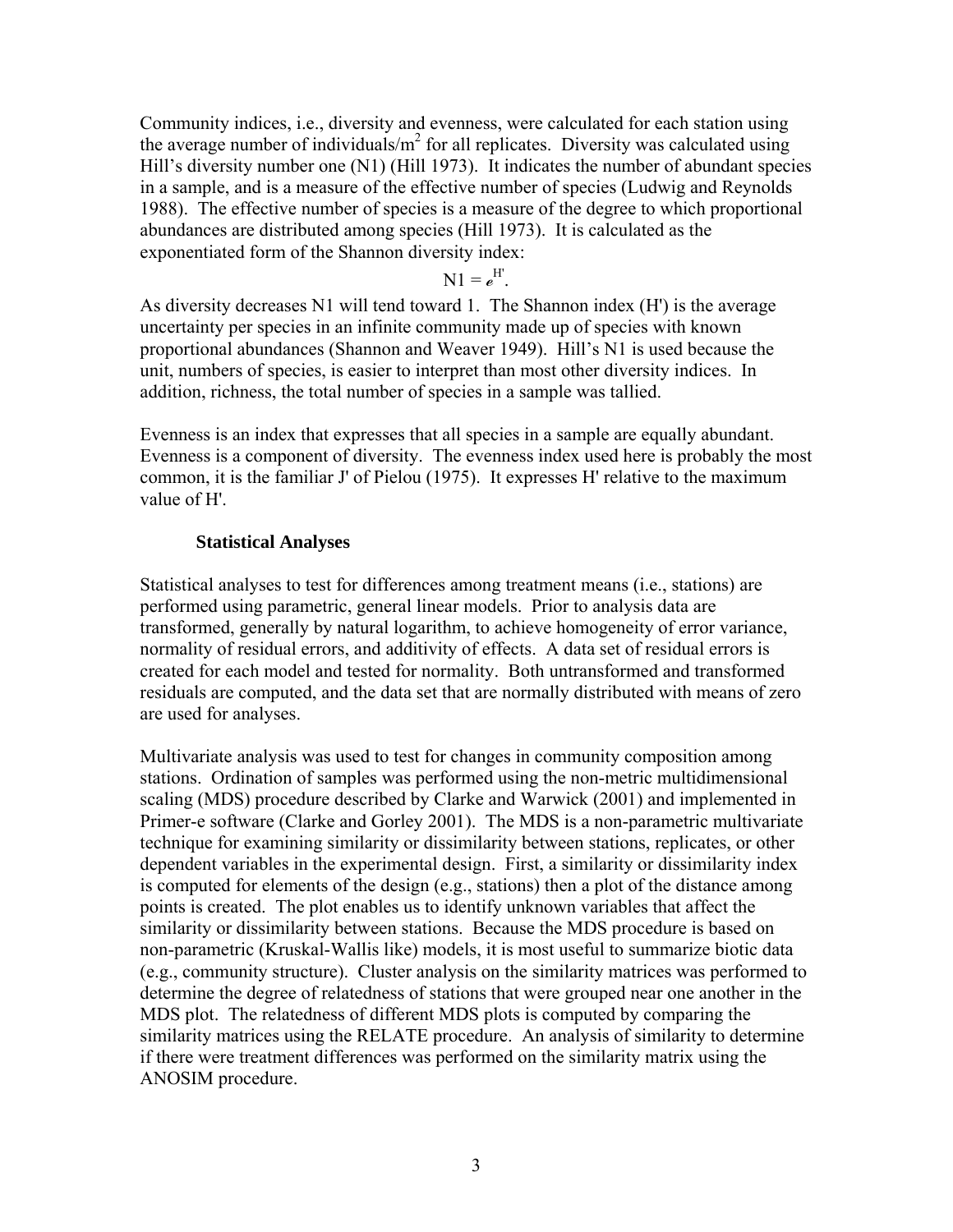Linking the biotic response to the environment was accomplished by reducing the environmental data using principal components analysis (PCA) to two principal factors and then correlating these new factors with the biotic variables. The SAS programs and PCA approach to characterize environmental data and link it to biotic responses is described in detail in Long et al. (2003). Environmental chemistry and geological data was obtained from TDI-Brooks International (TDI Brooks International, Inc. and Maxon Consulting, Inc. 2006).

### **RESULTS**

A total of 246 species were found among the 78 samples (Table 2). Phyletic diversity was high. The 246 species were distributed among 210 genera, 65 families, 41 orders, and 10 phyla. The total average abundance was  $286.15$  individuals m<sup>-2</sup>. Three fish species were found, but they were rare, altogether averaging only  $0.58$  individuals  $m<sup>2</sup>$ .

Annelids, primarily polychaetes, were the most commonly found phylum making up about 51% of all individuals (Table 3). Annelids, Crustacea (about 26%) and Mollusca (about 15%) together comprised were about 92% of all organisms found.

Even though annelids were the most common organisms, the dominant species found were an *Amplisca* amphipod species (about 9 %) and small unidentified bivalves (about 5 %) (Table 4). The dominant polychaete was the third most dominant species and it contributed about 4 % of all organisms found. Altogether the top 15 dominant species accounted form 50 % of all organisms found. There were 1 sipunculid species, 2 bivalve species, 3 crustaceans, and 9 polychaete species in the top 15 species.

Abundance and diversity were quite variable among the samples (Table 5). Eleven samples (31, 36, 38, 47, 55, 64, 65, 68, 69, 70, 76, and 80) had no animals at all. One sample (37) had only one animal, and two samples (56 and 66) had two individuals. The highest abundance of organisms found in a sample was  $1,733$  individuals m<sup>-2</sup> in sample 13A, but the highest diversity of 46 species was found in sample 3.

In general, there were more individuals (Figure 3) and more species diversity (Figure 4) in the shelf samples. In particular, the South Shelf area had the highest densities followed by the North Shelf. There was also moderate abundance in the B2A region, but the deeper Canyon regions of B4 and C1 had the lowest abundances. Diversity was much higher in the South Shelf region than any other region. The North Shelf had the next highest diversity. Although area B2A had one sample (23) with high diversity and abundance, the area had many samples with no individuals present.

There was little similarity among samples at the species level (Figure 5). One station, 67, had no species in common with any of the other stations. Most stations, except for 78 and 66 had only 10% of species in common. There were 12 groups of samples that shared 20% similarity of species. For the most part areas fell within these groupings.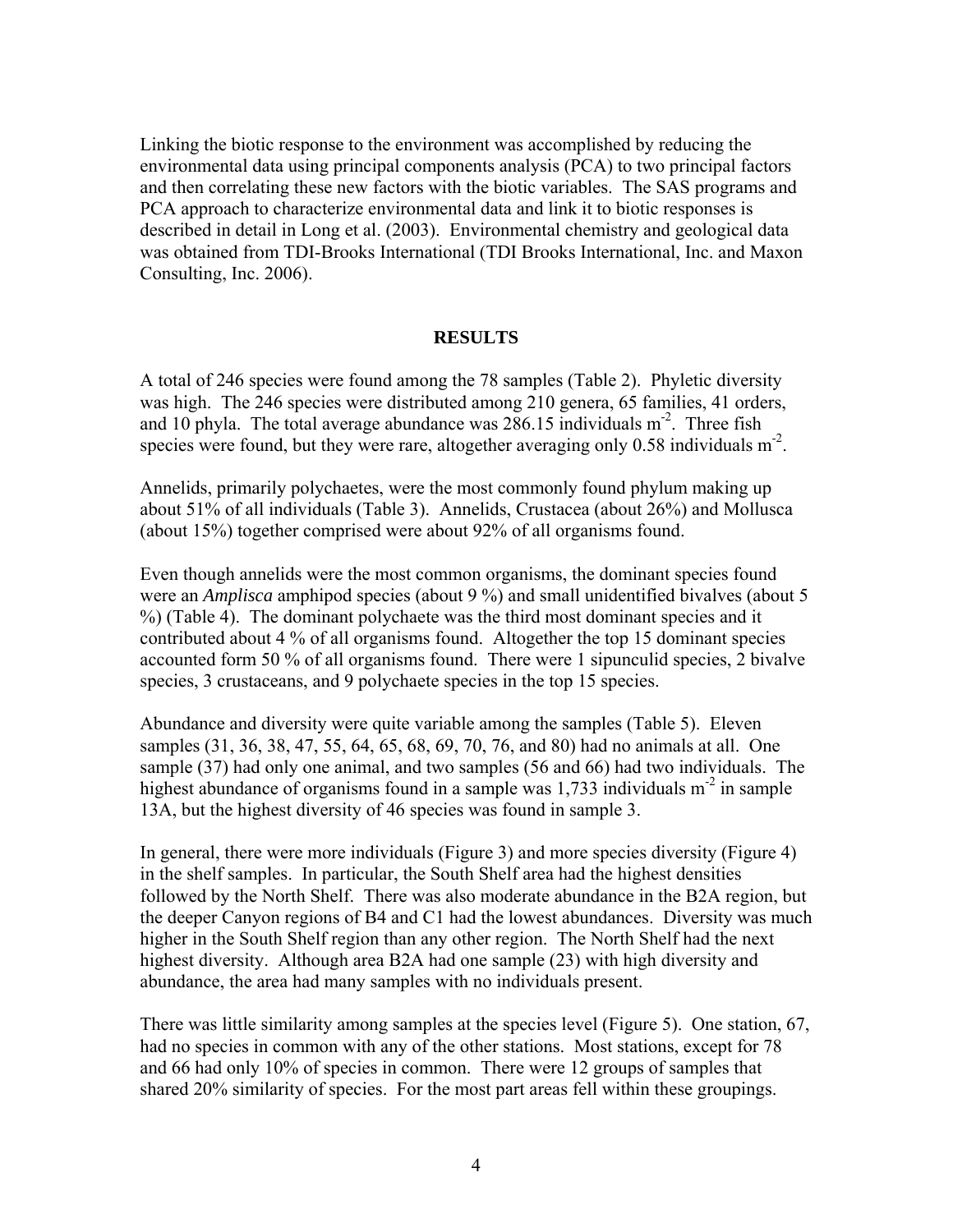One group was composed solely of samples (39, 35, 50, 32A, 34, and 30) from the C1 area, although four samples (29, 45, 24, and 77) did not fall within that group. All the North Shelf samples also grouped together except for two (10 and 6). The North Shelf and South Shelf samples also shared one similarity group at the 20% level. Although the samples from area B4 generally fell within the lower part of the graph, the samples did not group together and shared similarity with four different groups. Samples from the area B2A were the most heterogeneous falling in nearly all parts of the graph, and within nine different groups.

The data set was aggregated at the genus level, which reduced the number of taxa from 246 to 210 (Figure 6). The pattern for genera was exactly the same as for species, i.e., 67 had nothing in common with other samples and except for 78, 77, 56, and 66 had only 10% of species in common. There were 11 groups of samples that shared 20% similarity of genera. Whereas the areas grouped more closely to one another on the MDS plot, all areas shared genera in common with other areas. Again, only the area B2A was heterogeneous with samples falling in all parts of the graph.

The data set was aggregated again at the family level, which reduced the number of taxa to 65 families (Figure 7). The pattern for families was still similar to that for the species, i.e., sample 67 had nothing in common with other samples. However, at the family level, more similarity began to emerge. There were only 7 groups of samples that shared 20% similarity of families. One large group included all samples from the North and South Shelf and some C1 and B4 samples. Again, area B2A samples are spread throughout the MDS plot and are represented in all but one group.

The data set was aggregated again at the order level, which reduced the number of taxa to 41 orders (Figure 8). The pattern for families was still similar to that for the species, however, at the order level, more similarity began to emerge. There were only 2 groups of samples that shared 20% similarity of families. Also there were five groups of samples that shared 30% similarity of orders. Sample 67 appears on the MDS chart for the first time because the two orders do appear in other groups.

The spatial representation of the samples was similar at all levels of biological organization (Table 7). There was no statistically significant evidence that the patterns were different from one another due to chance alone. Based on the Rho statistic, the strongest association was at the species, genus, and family level.

Diversity was also calculated on the aggregated data sets. Although diversity can be calculated in many different ways, two approaches were used in the current study. Species richness, S, is the total number of species; or genera, families, or orders for the aggregated data sets. However, S is a function of total number of individuals, so the number of dominant species, Hill's N1, was also calculated. N1 is the exponential form of the Shannon H′ index, but is easier to interpret because it is in units of number of species; or genera, families, or orders for the aggregated data sets.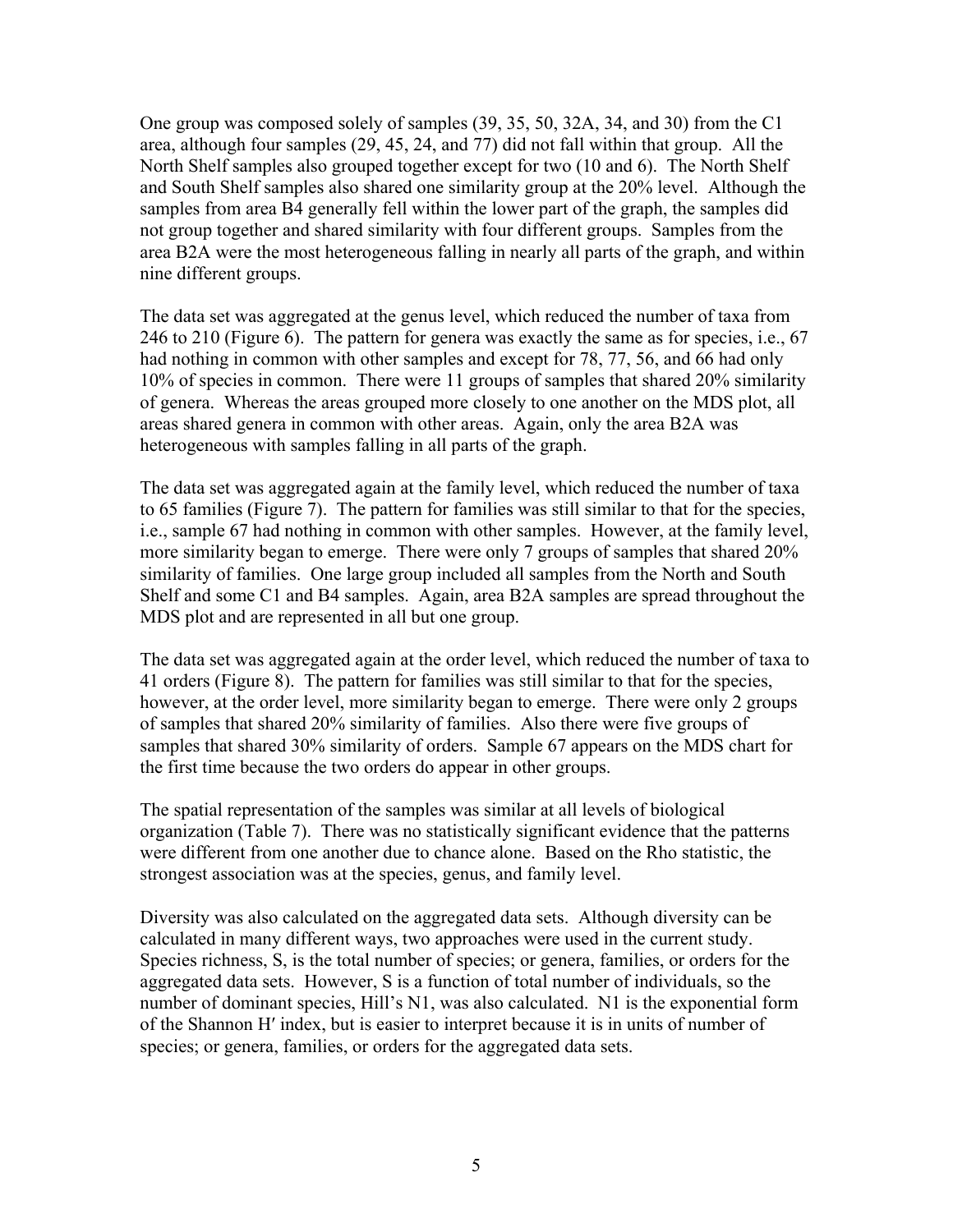Another way to compare diversity among the areas is to examine species accumulation curves in samples (Figure 8). The samples were arranged in order from shallow to deep and from northeast to southwest. The samples divide into two patterns: one for the South and North Shelves, and one for the Canyon samples from areas B2A, B4, and C1. The shelf samples were much more diverse than the Canyon samples, which is indicated by the steeper rise is finding new species and the larger number of species. None of the areas are saturated, meaning none of the curves have leveled off, which indicates that there are many more species in this region than have been found in the current set of samples.

The environmental data was comprised of 27 variables: 4 for sediment size, 5 summary variables for hydrocarbons, and 18 metals. Because the number of variables can influence the PCA, an initial PCA was run on just metals to pick 8 that represented most of the variance in that data set. The top 8 metals (Ba, Cd, Cr, Fe, Hg, Ni, Se, and Zn) represented 99% of the variance in the metals data set, so just those were used in the environmental PCA. There were two main principal components comprising a cumulative 77% of the variance in the data; where the first contained 67% and the second contained 10 % of the variance. The first component (PC1) represented a gradient of sandy sediments to muddy sediments because the highest negative load was for sand and the highest positive loads were for moisture, clay and silt (Figure 10). The organic chemicals were also associated with high, positive values of PC1. The second component (PC2) represented metals concentrations, in particular iron (Fe) and zinc (Zn).

The sample and area PC1 scores demonstrate that the South Shelf is the principal sandy area and the canyon samples, particularly area B2A are muddy (Figure 11). The second factor, PC2, is useful only in separating some of the South Shelf samples that have high  $(15 - 21)$  and low  $(11 - 14)$  iron and zinc content.

There were strong, significant, inverse correlations between PC1 and all biotic responses (Table 8). Thus, as mud content decreased and sand content increased the abundance and diversity increased. There was also a strong, significant, inverse correlation between PC1 and depth indicated more mud in deeper water and more sand in shallower water. Thus the changes in the biotic community was related to both depth and sediment composition. There was only a weak correlation between PC2 and abundance and N1 diversity, but no correlation between PC2 and depth or species number. As metals (Fe and Zn) content increased, abundance decreased, but N1 diversity increased. There was no correlation between PC1 and evenness (J′), but there was a positive correlation between evenness and PC2.

## **DISCUSSION**

Overall, the there was quite a bit of heterogeneity among the samples. Some samples appeared similar in terms of abundance, diversity and community composition. In particular, 11 samples had no animals at all: 31, 36, 38, 47, 55, 64, 65, 68, 69, 70, 76, and 80 (Figure 3, Table 5). All of these samples came from canyon areas where there was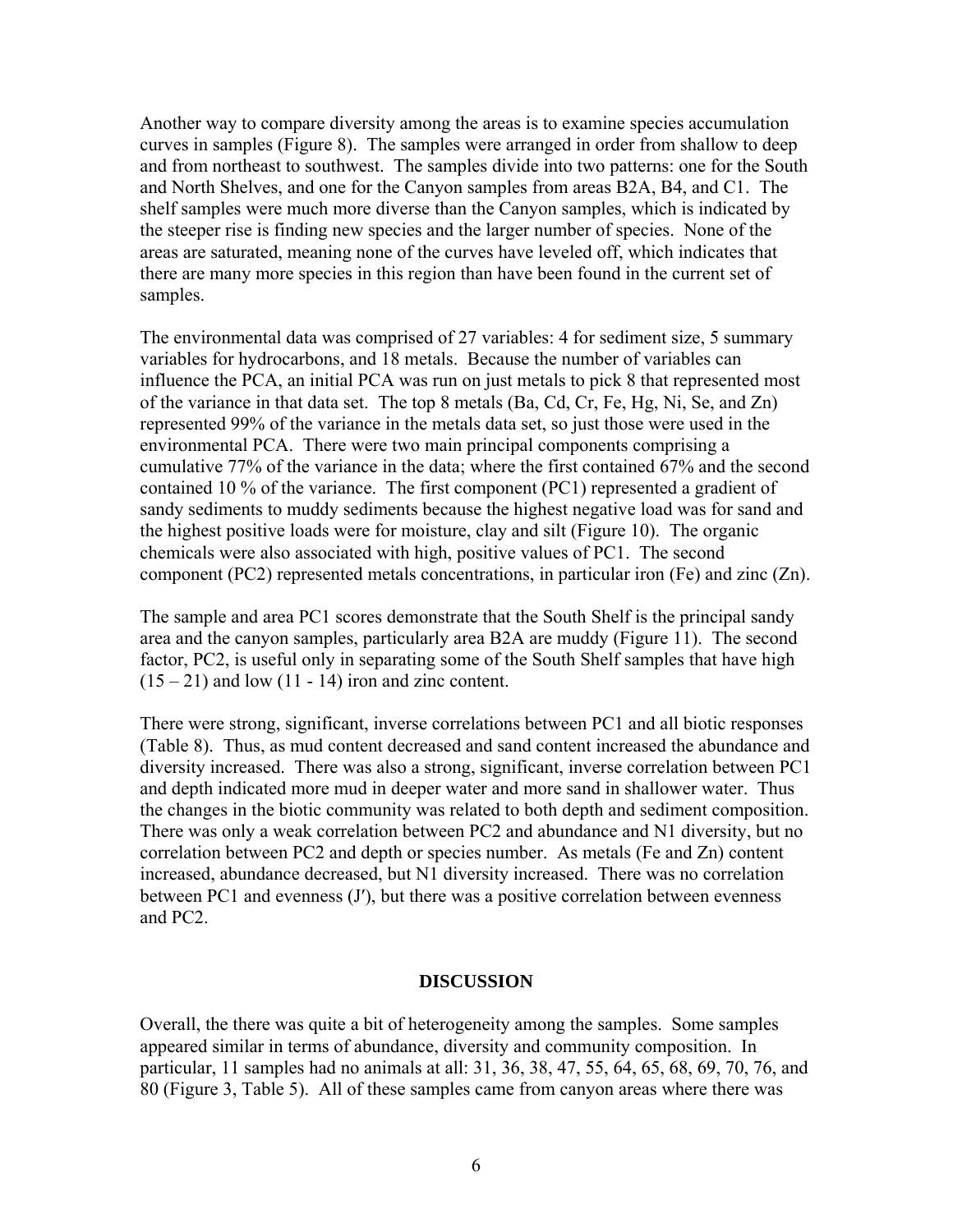greater variability in relief (i.e., water depth was variable), for example samples 31, 36, and 38 came from area C1; samples 47, 55, 64, 65, 68, 69, 70 came from area B2A; and sample 80 came from area B4. In contrast, the shelf samples typically had the highest abundances. The south shelf area (especially stations  $11 - 16$ ) was especially rich in abundance and diversity. The north shelf had somewhat lower abundances and diversity than the south shelf. The South Shelf also had the highest sand content (Figure 11).

The samples with the fewest number of individuals had a tendency to be more different from the others (compare Figure 3 and Figure 5). In fact, sample 67from the center of area B2A had just 4 individuals, and had no species in common with any other sample. Except for stations  $71 - 75$ , area B4 had no or very few organisms. One interesting note is that sample 67 also had the highest PC1 environmental score (Figure 11) indicating it was environmentally different from all other samples as well.

In general, those samples with a high number of species typically had no more than 20% in common (compare Figure 3 and Figure 5). There was more similarity among shelf stations than the canyon stations, because the shelf stations typically fell in the lower half of the MDS in Figure 6, and in contrast the canyon stations in areas C1 and B2A were found in the top half of the MDS plot. Area B4 was the most heterogeneous in terms of community composition. The stations in area C1 were typically found in the right hand part of the MDS plot.

#### **REFERENCES**

- Bayne, B.L. K.R. Clarke, and J. S. Gray. 1988. Background and rationale to a practical workshop on biological effects of pollutants. *Mar. Ecol. Prog. Ser.* 46:1-5.
- Clarke, K.R. and Gorley, R.N. 2001. PRIMER v5: User Manual/tutorial. Primer-E: Plymouth, U.K.
- Clarke, K.R. and Warwick, R.M. 2001. Change in marine communities: an approach to statistical analysis and interpretation, 2nd edition. Primer-E: Plymouth, U.K.
- Ferraro, S. P., and F.A. Cole. 1990. Taxonomic level and sample size sufficient for assessing pollution impacts on the Southern California Bight macrobenthos. *Mar. Ecol. Prog. Ser.* 67:251-262.
- Heip, C., R.M. Warwick, M.R. Carr, P.M.J. Herman, R. Huys, N. Smol, and K. Van Holsbeke. 1988. Analysis of community attributes of the benthic meiofauna of Frierfjord/Langesundfjord. *Mar. Ecol. Prog. Ser*. 46:171-180.
- Hill, M.O. 1973. Diversity and evenness: a unifying notation and its consequences. *Ecology* 54:427-432.
- Long, E.R., R.S. Carr, and P.A. Montagna. 2003. Porewater toxicity tests: value as a component of sediment quality triad assessments. In: R.S. Carr and M. Nipper (eds.) Porewater Toxicity Testing: biological, Chemical, and Ecological Considerations. Society of Environmental Toxicology and Chemistry (SETAC) Press, Pensacola, FL. pp. 163-200.
- Montagna, P.A. and D. E. Harper, Jr. 1996. Benthic infaunal long-term response to offshore production platforms. *Can. J. Fish. Aquat. Sci.* 53:2567-2588.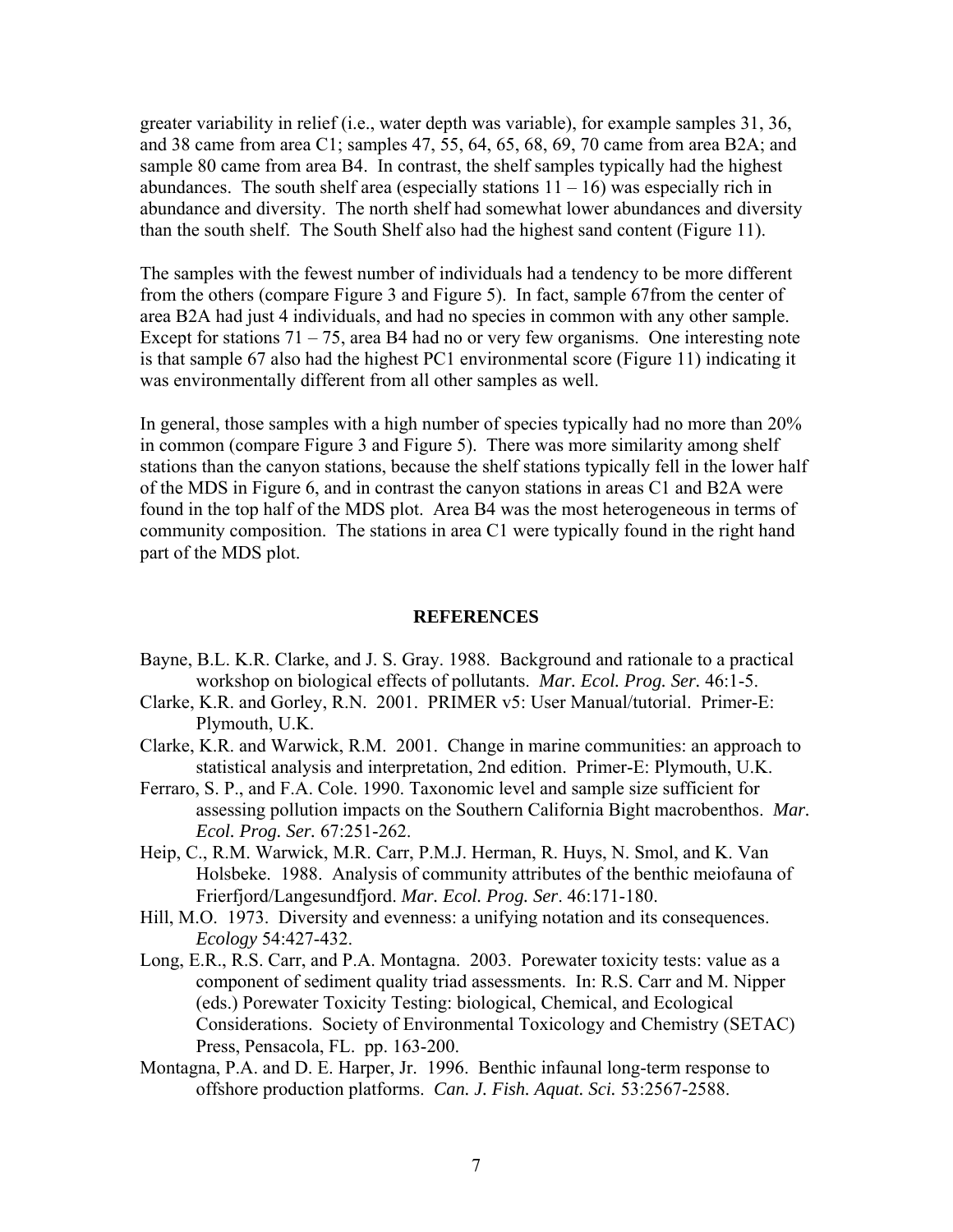Pielou, E.C. 1975. Ecological Diversity. Wiley, New York.

- Shannon, C.E. and Weaver, W. 1949. The Mathematical Theory of Communication. University of Illinois Press. Urbana, IL.
- TDI Brooks International, Inc. and Maxon Consulting, Inc. 2006. Congo River Canyon Crossing Environmental Baseline Survey. Draft Report Prepared for Cabinda Gulf Oil Company Luanda, Angola. College Station, Texas, U.S.A.
- Warwick, R.M. 1988. Analysis of community attributes of the macrobenthos of Frierfjord/ Langesundfjord at taxonomic levels higher than species. *Mar. Ecol. Prog. Ser.* 46:167-170.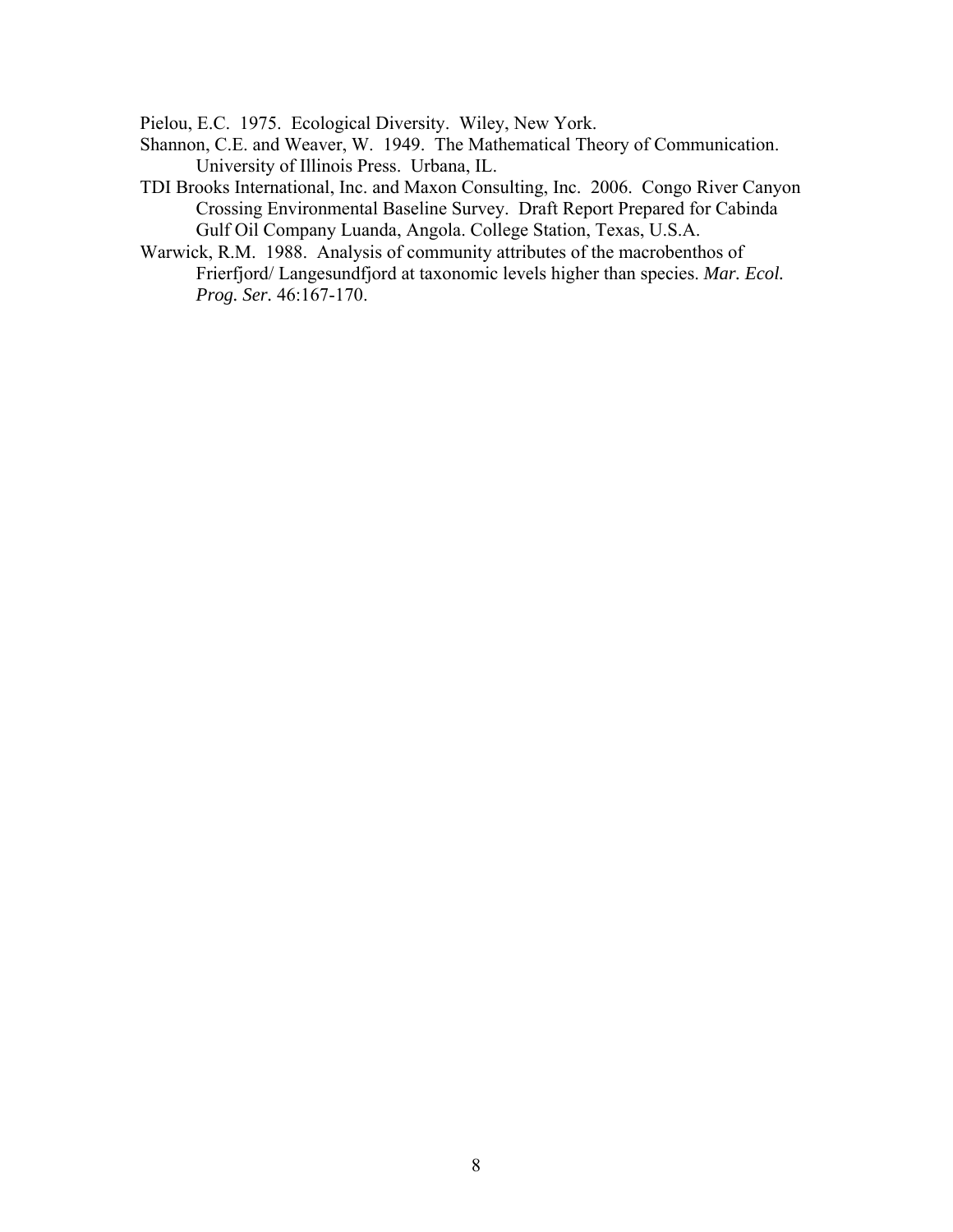| Table 1. Sample descriptions. Depth in meters. |  |
|------------------------------------------------|--|

| Area             | <b>Sample</b> | Date-Time   | Latitude                             | Longitude    | Depth | <b>Description</b>                                        |
|------------------|---------------|-------------|--------------------------------------|--------------|-------|-----------------------------------------------------------|
| North Shelf      |               | 12-Mar-2006 | S05 29.6760                          | E011 42.4527 | 99.5  | clay and black sand                                       |
| North Shelf      | 2             | 12-Mar-2006 | S05 34.2863                          | E011 45.3181 | 83.8  | $clay + big$ worm tube in jaws of box core and black sand |
| North Shelf      | 3             | 11-Mar-2006 | S05 38.9303                          | E011 48.1084 | 71.0  | good boxcore, all samples were taken from clay            |
| North Shelf      | 4             | 11-Mar-2006 | S05 40.2339                          | E011 48.4778 | 69.5  | clay with "black sand"                                    |
| North Shelf      | 5             | 11-Mar-2006 | S <sub>05</sub> 45.6655              | E011 48.4976 | 68.8  | clay with "black sand"                                    |
| North Shelf      | 6             | 11-Mar-2006 | S <sub>05</sub> 51.0954              | E011 48.4291 | 69.5  | clay with "black sand"                                    |
| North Shelf      | 7             | 12-Mar-2006 | S <sub>0</sub> 5 4 <sub>0.0461</sub> | E011 49.1343 | 66.7  | clay, found an empty shell of a Heart Urchin              |
| North Shelf      | 8             | 12-Mar-2006 | S <sub>05</sub> 43.7450              | E011 53.0932 | 55.3  | EEL caught in box core jaws, clay                         |
| North Shelf      | 9             | 12-Mar-2006 | S05 45.9849                          | E011 55.2921 | 48.1  | Clay                                                      |
| North Shelf      | 10            | 12-Mar-2006 | S05 49.8447                          | E011 59.1039 | 38.1  | clay sediment with very high water content                |
| South Shelf      | 11            | 13-Mar-2006 | S06 05.4645                          | E012 12.6620 | 18.1  | Sand                                                      |
| South Shelf      | 12            | 13-Mar-2006 | S06 13.4142                          | E012 15.4152 | 13.9  | Sand                                                      |
| South Shelf      | 13            | 10-Mar-2006 | S <sub>06</sub> 10.8032              | E012 12.4918 | 13.4  | binch of fine sand. Using 50cm x 50cm box core            |
| South Shelf      | 13A           | 13-Mar-2006 | S06 10.6977                          | E012 12.4904 | 14.2  | Sand                                                      |
| South Shelf      | 14            | 13-Mar-2006 | S <sub>06</sub> 15.9705              | E012 12.2981 | 20.0  | chemical sample                                           |
| South Shelf      | 15            | 13-Mar-2006 | S <sub>06</sub> 14.7753              | E012 03.6726 | 48.7  | sand                                                      |
| South Shelf      | 16            | 13-Mar-2006 | S <sub>06</sub> 13.5714              | E011 58.8669 | 58.4  | sandy clay, chemical sample                               |
| South Shelf      | 17            | 13-Mar-2006 | S <sub>06</sub> 10.8959              | E011 54.0509 | 74.9  | Clay and black sand , chemical                            |
| South Shelf      | 18            | 13-Mar-2006 | S06 08.5420                          | E011 50.1211 | 84.9  | Clay and black sand , chemical                            |
| B <sub>2</sub> A | 19            | 11-Mar-2006 | S06 04.7941                          | E011 47.9905 | 98.4  | sandy clay processed for chemical samples                 |
| South Shelf      | 20            | 11-Mar-2006 | S <sub>06</sub> 04.9713              | E011 46.9679 | 95.7  | clay and black sand (pellets or ooids)?                   |
| South Shelf      | 21            | 11-Mar-2006 | S <sub>06</sub> 05.2870              | E011 46.0454 | 95.7  | clay and black sand (pellets or ooids)?                   |
| B <sub>2</sub> A | 22            | 11-Mar-2006 | S <sub>06</sub> 04.0512              | E011 47.4335 | 197.0 | clay and black sand, processed for chemistry              |
| B <sub>2</sub> A | 23            | 11-Mar-2006 | S <sub>06</sub> 03.3328              | E011 45.8227 | 195.7 | clay and black sand (pellets or ooids)?                   |
| <b>B4</b>        | 24            | 11-Mar-2006 | S06 02.4481                          | E011 42.6387 | 195.7 | clay and black sand (pellets or ooids)?                   |
| C <sub>1</sub>   | 25            | 12-Mar-2006 | S06 03.2803                          | E012 12.7543 | 47.4  | good core (photo as EBS025)                               |
| C <sub>1</sub>   | 26            | 13-Mar-2006 | S06 03.9446                          | E012 13.7057 | 49.5  | good core                                                 |
| C <sub>1</sub>   | 28            | 13-Mar-2006 | S06 03.8531                          | E012 13.8429 | 91.7  | good core, silty clay                                     |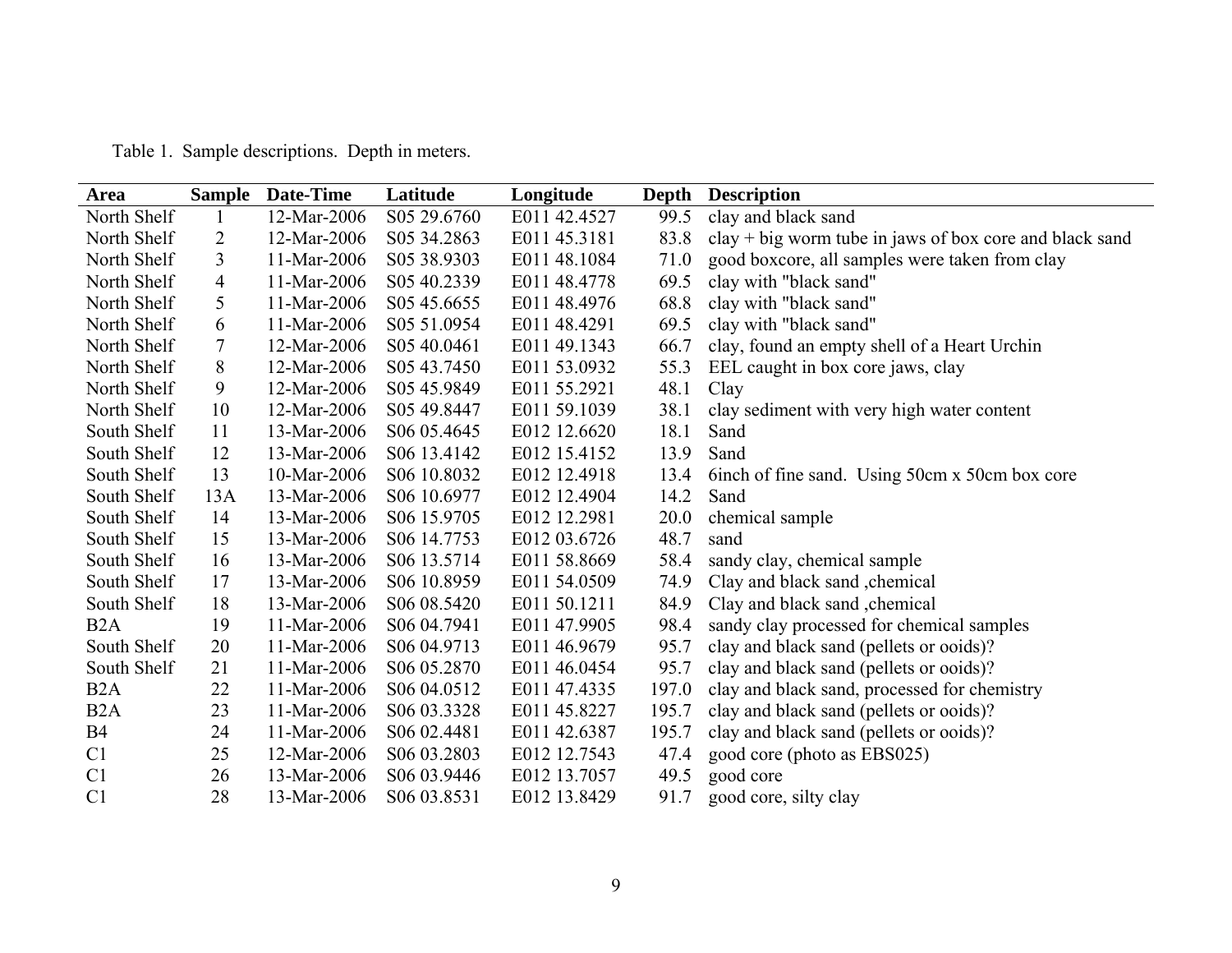| <b>Area</b>      |    | <b>Sample Date-Time</b> | Latitude                 | Longitude    | Depth | <b>Description</b>                                      |
|------------------|----|-------------------------|--------------------------|--------------|-------|---------------------------------------------------------|
| C1               | 29 | 12-Mar-2006             | S06 03.0199              | E012 12.6976 | 96.7  | good                                                    |
| C <sub>1</sub>   | 30 | 12-Mar-2006             | S06 02.7288              | E012 10.9927 | 97.4  | clay silt                                               |
| C <sub>1</sub>   | 31 | 12-Mar-2006             | S <sub>06</sub> 03.7680  | E012 13.8992 | 143.8 | good core                                               |
| C <sub>1</sub>   | 32 | 12-Mar-2006             | S06 02.8625              | E012 12.6556 | 136.0 | small amount of firm clayey silt, one bag for grainsize |
| C <sub>1</sub>   | 32 | 12-Mar-2006             | S <sub>0</sub> 6 02.8636 | E012 12.6282 | 109.5 | Site move 50m west, good box                            |
| C <sub>1</sub>   | 34 | 12-Mar-2006             | S <sub>06</sub> 01.1674  | E012 12.2202 | 41.0  | clay, full                                              |
| C1               | 35 | 12-Mar-2006             | S06 01.7817              | E012 13.9906 | 41.0  | clay                                                    |
| C1               | 36 | 12-Mar-2006             | S <sub>06</sub> 01.2206  | E012 12.1585 | 96.7  | Black anoxic sediment, H2S                              |
| C1               | 37 | 12-Mar-2006             | S <sub>06</sub> 01.8434  | E012 13.9414 | 89.5  | clay with black sand                                    |
| C1               | 38 | 12-Mar-2006             | S06 01.2556              | E012 12.1147 | 146.0 | very dark silt, H2S                                     |
| C1               | 39 | 12-Mar-2006             | S <sub>06</sub> 01.9079  | E012 13.9091 | 147.4 | dark gray clay with H2S                                 |
| B <sub>2</sub> A | 40 | 11-Mar-2006             | S <sub>05</sub> 57.8069  | E011 47.4594 | 95.7  | mud good boxcore, clay with "black sand"                |
| B <sub>2</sub> A | 41 | 11-Mar-2006             | S05 58.1761              | E011 48.2402 | 92.4  | good boxcore                                            |
| North Shelf      | 42 | 11-Mar-2006             | S05 45.0561              | E011 47.9604 | 71.0  | clay with "black sand"                                  |
| North Shelf      | 43 | 11-Mar-2006             | S05 50.2800              | E011 46.0827 | 81.0  | clay with "black sand"                                  |
| North Shelf      | 44 | 11-Mar-2006             | S05 55.2825              | E011 44.2666 | 98.1  | clay with "black sand"                                  |
| B <sub>2</sub> A | 45 | 11-Mar-2006             | S05 56.8823              | E011 44.2153 | 149.1 | 25cm mud good boxcore                                   |
| B <sub>2</sub> A | 46 | 11-Mar-2006             | S05 58.1210              | E011 47.2385 | 145.7 | Full, will do all but trace metals                      |
| B <sub>2</sub> A | 47 | 11-Mar-2006             | S05 58.5356              | E011 48.2214 | 145.7 | Full, will do all but trace metals                      |
| North Shelf      | 48 | 12-Mar-2006             | S05 53.7944              | E012 02.9776 | 28.1  | clay sediment with very high water content              |
| North Shelf      | 49 | 12-Mar-2006             | S <sub>05</sub> 57.6206  | E012 06.7486 | 25.3  | clay                                                    |
| C <sub>1</sub>   | 50 | 12-Mar-2006             | S05 58.8932              | E012 10.0231 | 22.4  | $clay, + fish$                                          |
| North Shelf      | 51 | 12-Mar-2006             | S05 25.5277              | E011 39.8833 | 115.3 | clay                                                    |
| B <sub>2</sub> A | 52 | 15-Mar-2006             | S <sub>06</sub> 02.0755  | E011 43.5453 | 396.8 | clay                                                    |
| B <sub>2</sub> A | 53 | 15-Mar-2006             | S <sub>0</sub> 6 01.6230 | E011 43.6150 | 596.8 | clay silt, very soft                                    |
| B <sub>2</sub> A | 54 | 15-Mar-2006             | S <sub>06</sub> 01.2064  | E011 43.6770 | 199.6 | clay silt, very soft                                    |
| B <sub>2</sub> A | 55 | 16-Mar-2006             | S <sub>06</sub> 00.8884  | E011 43.7482 | 982.4 | Clay, Silt. All samples taken                           |
| B <sub>2</sub> A | 56 | 15-Mar-2006             | S06 03.0729              | E011 44.7716 | 380.2 | cast touched lid, all samples taken                     |
| B <sub>2</sub> A | 57 | 15-Mar-2006             | S <sub>0</sub> 6 02.5140 | E011 44.9282 | 602.4 | clay                                                    |
| B <sub>2</sub> A | 58 | 15-Mar-2006             | S <sub>06</sub> 01.7229  | E011 45.1631 | 802.4 | clay                                                    |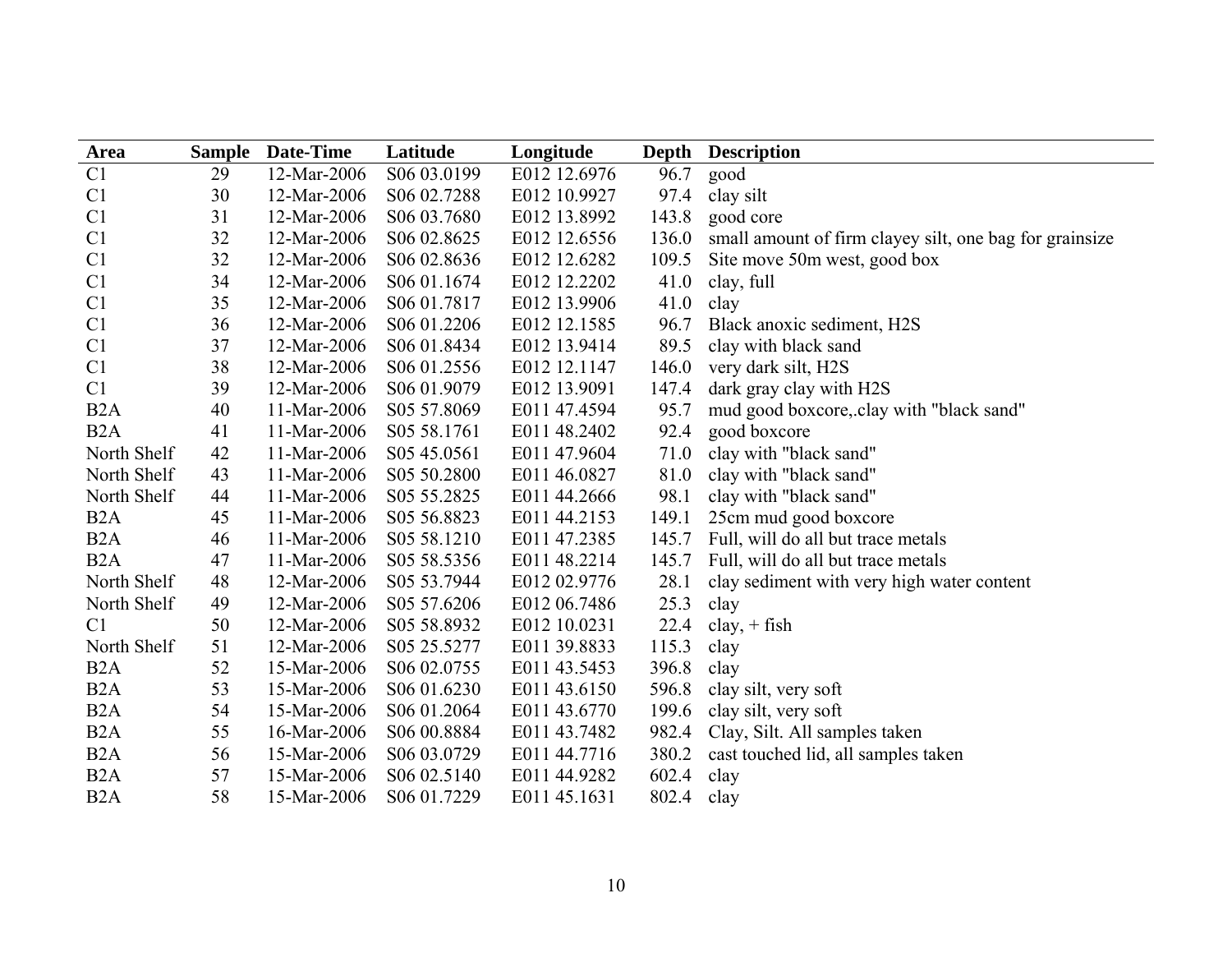| Area             | <b>Sample</b> | Date-Time   | Latitude                 | Longitude    | Depth | <b>Description</b>                                       |
|------------------|---------------|-------------|--------------------------|--------------|-------|----------------------------------------------------------|
| B <sub>2</sub> A | 59            | 15-Mar-2006 | S <sub>0</sub> 6 01.2053 | E011 45.3713 | 880.0 | clay                                                     |
| B <sub>2</sub> A | 60            | 14-Mar-2006 | S <sub>06</sub> 03.7197  | E011 47.5840 | 393.4 | clay, full but processed                                 |
| B <sub>2</sub> A | 61            | 14-Mar-2006 | S <sub>0</sub> 6 02.9952 | E011 47.4470 | 591.3 | clay, full but processed                                 |
| B <sub>2</sub> A | 62            | 14-Mar-2006 | S <sub>06</sub> 01.6248  | E011 47.4748 | 791.3 | clay                                                     |
| B <sub>2</sub> A | 64            | 14-Mar-2006 | S <sub>05</sub> 59.1176  | E011 47.7663 | 591.3 | silty clay                                               |
| B <sub>2</sub> A | 65            | 14-Mar-2006 | S <sub>05</sub> 58.7148  | E011 47.9366 | 382.9 | silty clay                                               |
| B <sub>2</sub> A | 66            | 14-Mar-2006 | S <sub>05</sub> 58.4150  | E011 46.7160 | 388.5 | silty clay                                               |
| B <sub>2</sub> A | 67            | 14-Mar-2006 | S <sub>05</sub> 59.2353  | E011 46.2911 | 594.0 | clay silt                                                |
| B <sub>2</sub> A | 68            | 14-Mar-2006 | S05 57.9049              | E011 44.7284 | 563.5 | clay silt with very high organic content                 |
| B <sub>2</sub> A | 69            | 15-Mar-2006 | S05 57.3457              | E011 44.5613 | 385.7 | clay with very high organic content                      |
| B <sub>2</sub> A | 70            | 14-Mar-2006 | S05 58.9806              | E011 45.4247 | 591.3 | clay silt with very high organic content                 |
| B4               | 71            | 15-Mar-2006 | S06 02.3247              | E011 41.1897 | 402.4 | clay, sea urchins caught                                 |
| <b>B4</b>        | 72            | 15-Mar-2006 | S <sub>06</sub> 01.5860  | E011 41.0858 | 602.4 | clay silt with 2cm red layer over soft gray              |
| B4               | 73            | 15-Mar-2006 | S <sub>0</sub> 6 02.8293 | E011 39.4088 | 403.4 | very soft clay                                           |
| B4               | 74            | 15-Mar-2006 | S <sub>0</sub> 6 02.1872 | E011 39.3660 | 599.1 | clay silt                                                |
| B4               | 75            | 15-Mar-2006 | S <sub>06</sub> 01.7733  | E011 39.2506 | 783.6 | clay silt, very soft                                     |
| B4               | 76            | 16-Mar-2006 | S <sub>05</sub> 58.1719  | E011 40.5376 | 766.7 | clay cast touched lid, all samples taken                 |
| B4               | 77            | 16-Mar-2006 | S <sub>05</sub> 57.2908  | E011 40.7453 | 573.8 | clay and black sand, cast touched lid, all samples taken |
| B4               | 78            | 16-Mar-2006 | S <sub>05</sub> 56.6606  | E011 40.8471 | 386.3 | clay cast touched lid, all samples taken                 |
| <b>B4</b>        | 79            | 16-Mar-2006 | S <sub>05</sub> 56.2086  | E011 40.9238 | 194.9 | clay cast touched lid, all samples taken                 |
| <b>B4</b>        | 80            | 16-Mar-2006 | S <sub>05</sub> 58.9818  | E011 41.2488 | 967.4 | clay and black sand cast touched lid, all samples taken  |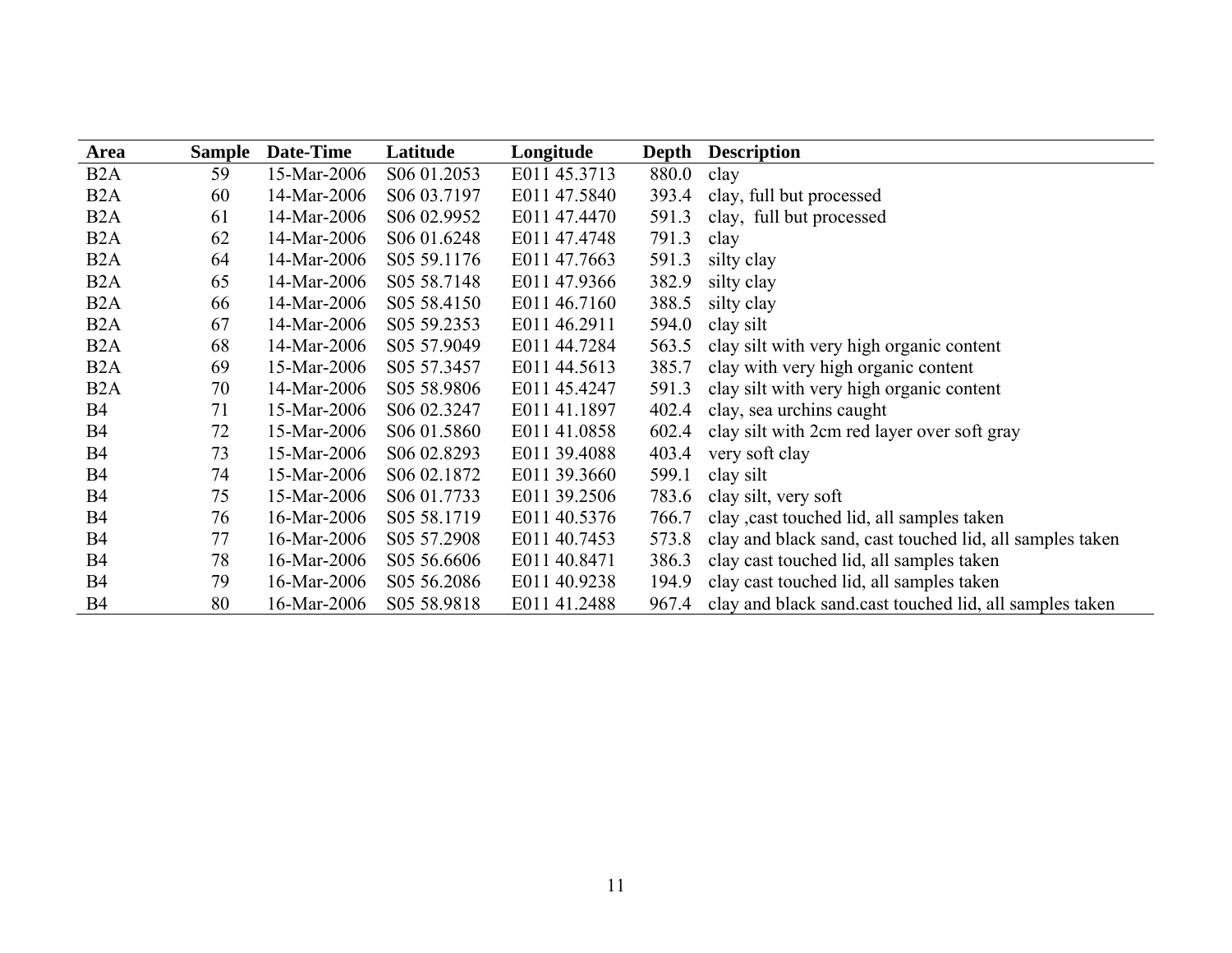| PH       | CL         | <b>OR</b>        | FA          | <b>Genus Species</b>         | -2<br>Mean n m |  |
|----------|------------|------------------|-------------|------------------------------|----------------|--|
| Cnidaria |            |                  |             |                              |                |  |
|          | Anthozoa   |                  |             |                              |                |  |
|          |            |                  |             | Anthozoa (unidentified)      | 0.10           |  |
|          |            | Pennatulacea     |             |                              |                |  |
|          | Nemertinea |                  |             | Pennatulacea (unidentified)  | 0.15           |  |
|          |            |                  |             | Nemertinea (unidentified)    | 4.42           |  |
|          | Phoronida  |                  |             |                              |                |  |
|          |            |                  |             | Phoronis sp.                 | 0.14           |  |
|          | Mollusca   |                  |             |                              |                |  |
|          |            | Aplacophora      |             |                              |                |  |
|          |            |                  |             | Aplacophora (unidentified)   | 1.49           |  |
|          | Gastropoda |                  |             |                              |                |  |
|          |            |                  |             | Gastropoda (unidentified)    | 2.45           |  |
|          |            | Heterostropha    |             |                              |                |  |
|          |            |                  |             | Pyramidellidae               |                |  |
|          |            |                  |             | Odostomia sp.                | 0.34           |  |
|          |            |                  |             | Turbonilla sp.               | 0.05           |  |
|          |            | Neotaeniogloassa |             |                              |                |  |
|          |            |                  | Naticidae   |                              | 0.47           |  |
|          |            | Cephalaspidea    |             | Polinices sp.                |                |  |
|          |            |                  |             | Ringiculidae                 |                |  |
|          |            |                  |             | Ringicula sp.                | 0.14           |  |
|          |            |                  |             | Haminoeidae                  |                |  |
|          |            |                  |             | Haminoea sp.                 | 0.05           |  |
|          |            | Neogastropoda    |             |                              |                |  |
|          |            |                  | Buccinidae  |                              |                |  |
|          |            |                  |             | Colus sp.                    | 0.33           |  |
|          |            |                  | Nassariidae |                              |                |  |
|          |            |                  |             | Nassarius sp.                | 0.24           |  |
|          |            |                  |             | Columbellidae                |                |  |
|          |            |                  |             | Columbellidae (unidentified) | 0.05           |  |
|          |            |                  | Olividae    |                              |                |  |
|          |            |                  |             | Oliva sp.                    | 0.05           |  |
|          | Bivalvia   |                  |             |                              |                |  |
|          |            |                  |             | Bivalvia (unidentified)      | 14.68          |  |
|          |            | Pholadomyoida    |             |                              |                |  |
|          |            |                  |             | Cuspidariidae                |                |  |
|          |            |                  |             | Cardiomya sp.                | 0.30           |  |
|          |            |                  |             | Cuspidaria sp.               | 0.10           |  |
|          |            | Veneroida        |             |                              |                |  |

Table 2. Taxonomic list of all species found, and average density over all samples. Abbreviations:  $PH = Phylum$ ,  $CL = Class$ ,  $OR = Order$ , and  $FA = Family$ .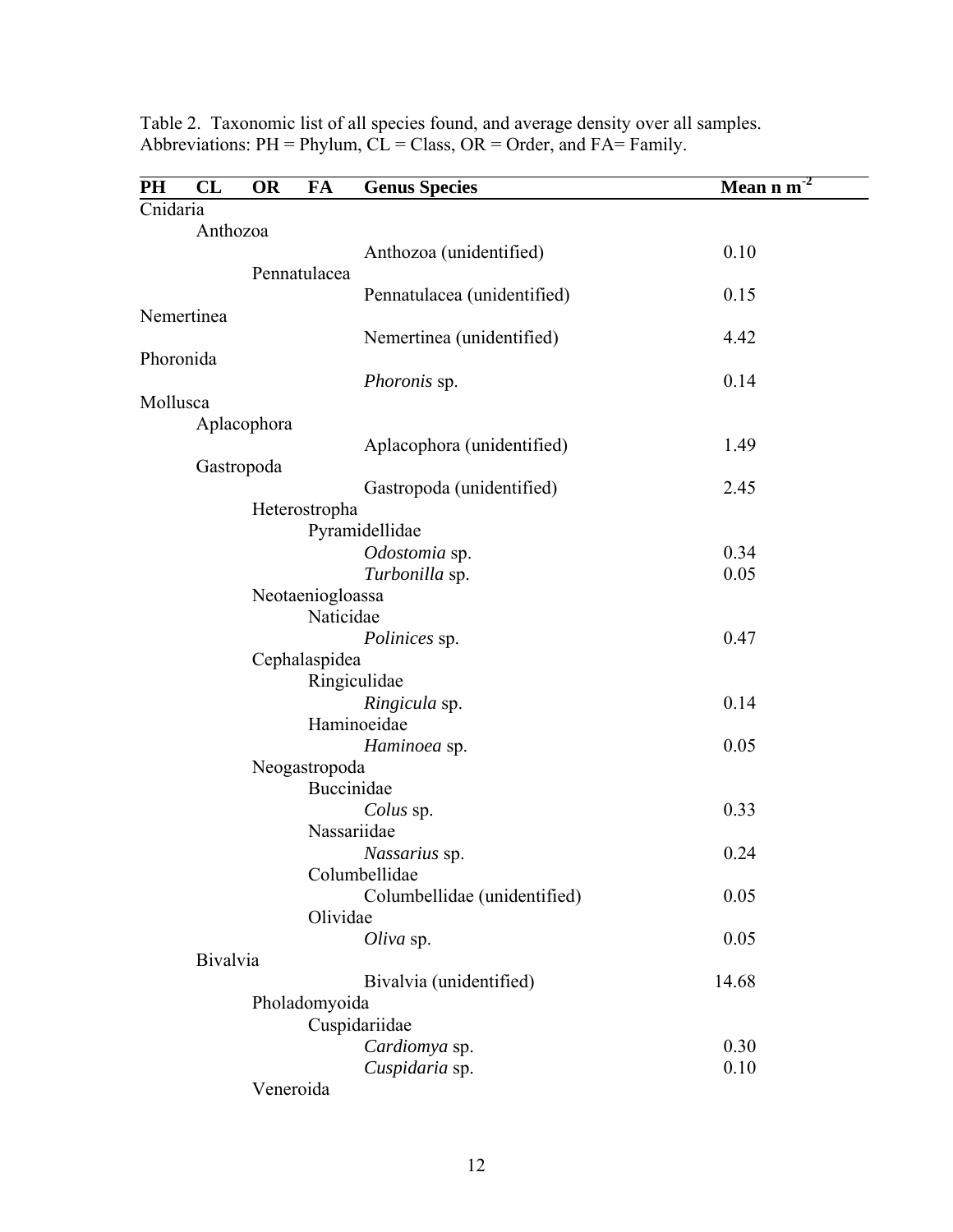| Cardiidae                  |      |
|----------------------------|------|
| Cardiidae (unidentified)   | 0.19 |
| Carditidae                 |      |
| Cyclocardia sp.            | 0.05 |
| Lasaeidae                  |      |
| Erycina sp.                | 1.83 |
| Neaeromya sp.              | 0.14 |
| Lasaeidae (unidentified)   | 0.15 |
| Lucinidae                  |      |
| Lucinidae (unidentified)   | 0.10 |
| Mactridae                  |      |
| Mactra nitida              | 0.14 |
| Mactridae (unidentified)   | 0.62 |
| Pharidae                   |      |
| <i>Ensis</i> sp.           | 0.05 |
| Solecurtidae               |      |
| Tagelus sp.                | 0.14 |
| Tellinidae                 |      |
| Macoma sp.                 | 0.05 |
| Tellina sp.                | 1.70 |
| Tellidora sp.              | 0.15 |
| Thyasiridae                |      |
| Thyasiridae (unidentified) | 6.57 |
| Ungulinidae                |      |
| Diplodonta sp.             | 1.32 |
| Veneridae                  |      |
| <i>Chione</i> sp.          | 1.06 |
| Pitar sp.                  | 0.05 |
| Veneridae (unidentified)   | 0.56 |
| Nuculoida                  |      |
| Nuculidae                  |      |
| Nucula sp.                 | 3.76 |
| Nuculanidae                |      |
| Nuculana sp.               | 0.95 |
| Arcoida                    |      |
| Noetiidae                  |      |
| Arcopsis sp.               | 0.05 |
| Ostreoida                  |      |
| Pectinidae                 |      |
| Pectin sp.                 | 0.05 |
| Scaphopoda                 |      |
| Dentaliida                 |      |
| Dentaliidae                |      |
| Dentalium sp.              | 0.96 |
| Gadilida                   |      |
| Gadilidae                  |      |
|                            |      |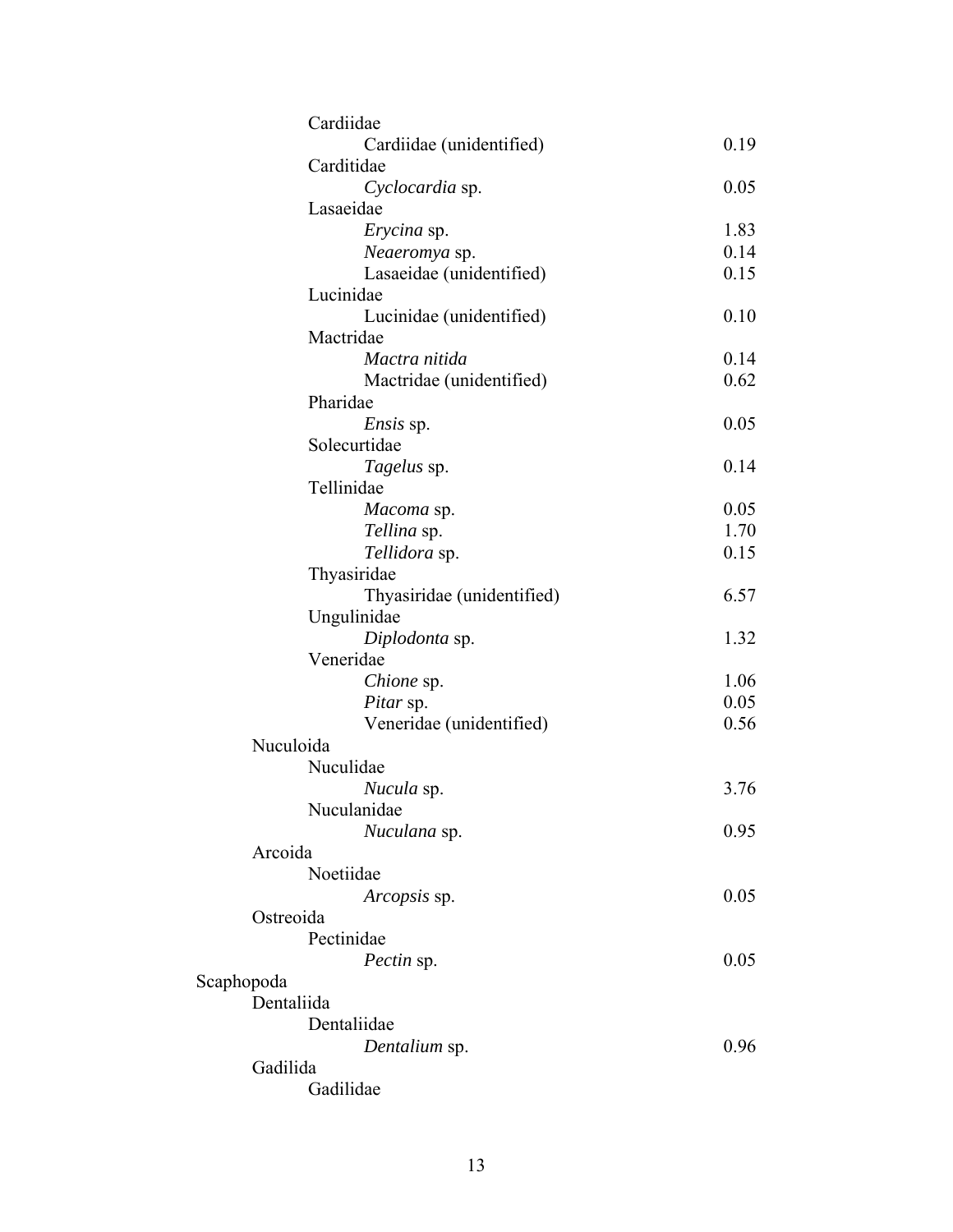|            | Cadulus sp.                 | 0.86 |
|------------|-----------------------------|------|
| Annelida   |                             |      |
| Polychaeta |                             |      |
|            | Polychaetea (unidentified)  | 0.52 |
| Errantia   |                             |      |
|            | Polynoidae                  |      |
|            | Malmgreniella sp            | 0.48 |
|            | Perolepis sp.               | 0.14 |
|            | Polynoidae (unidentified)   | 0.28 |
|            | Eulepethidae                |      |
|            | Grubeulepis sp.             | 0.19 |
|            | Sigalionidae                |      |
|            | <i>Pholoe</i> sp.           | 1.06 |
|            | Sthenelanella sp.           | 0.14 |
|            | Leanira sp.                 | 0.05 |
|            | Ehlersileanira sp.          | 0.20 |
|            | Fimbriosthenelais sp.       | 0.05 |
|            | Amphinomidae                |      |
|            | Chloeia viridis             | 0.05 |
|            | Paramphinome pulchelle      | 0.14 |
|            | Paramphinome sp.            | 0.34 |
|            | Amphinome sp.               | 0.05 |
|            | Amphinomidae (unidentified) | 0.05 |
|            | Phyllodocidae               |      |
|            | Anaitides sp.               | 0.43 |
|            | Pilargiidae                 |      |
|            | Pilargis sp.                | 0.10 |
|            | Sigambra tentaculata        | 3.12 |
|            | Litocorsa sp.               | 2.42 |
|            | Ancistrosyllis papillosa    | 0.24 |
|            | Sigambra sp.                | 0.05 |
|            | Ancistrosyllis sp.          | 0.71 |
|            | Parandalia sp.              | 0.05 |
|            | Hesionidae                  |      |
|            | Gyptis sp.                  | 0.68 |
|            | Hesionidae (unidentified)   | 0.05 |
|            | Syllidae                    |      |
|            | <i>Syllis</i> sp.           | 0.47 |
|            | <i>Exogone</i> sp.          | 0.05 |
|            | Odontosyllis sp.            | 0.14 |
|            | Sphaerosyllis sp.           | 0.39 |
|            | Nereidae                    |      |
|            | Nereis sp.                  | 0.46 |
|            | Micronereis sp.             | 0.05 |
|            | Nereidae (unidentified)     | 0.05 |
|            | Paralacydoniidae            |      |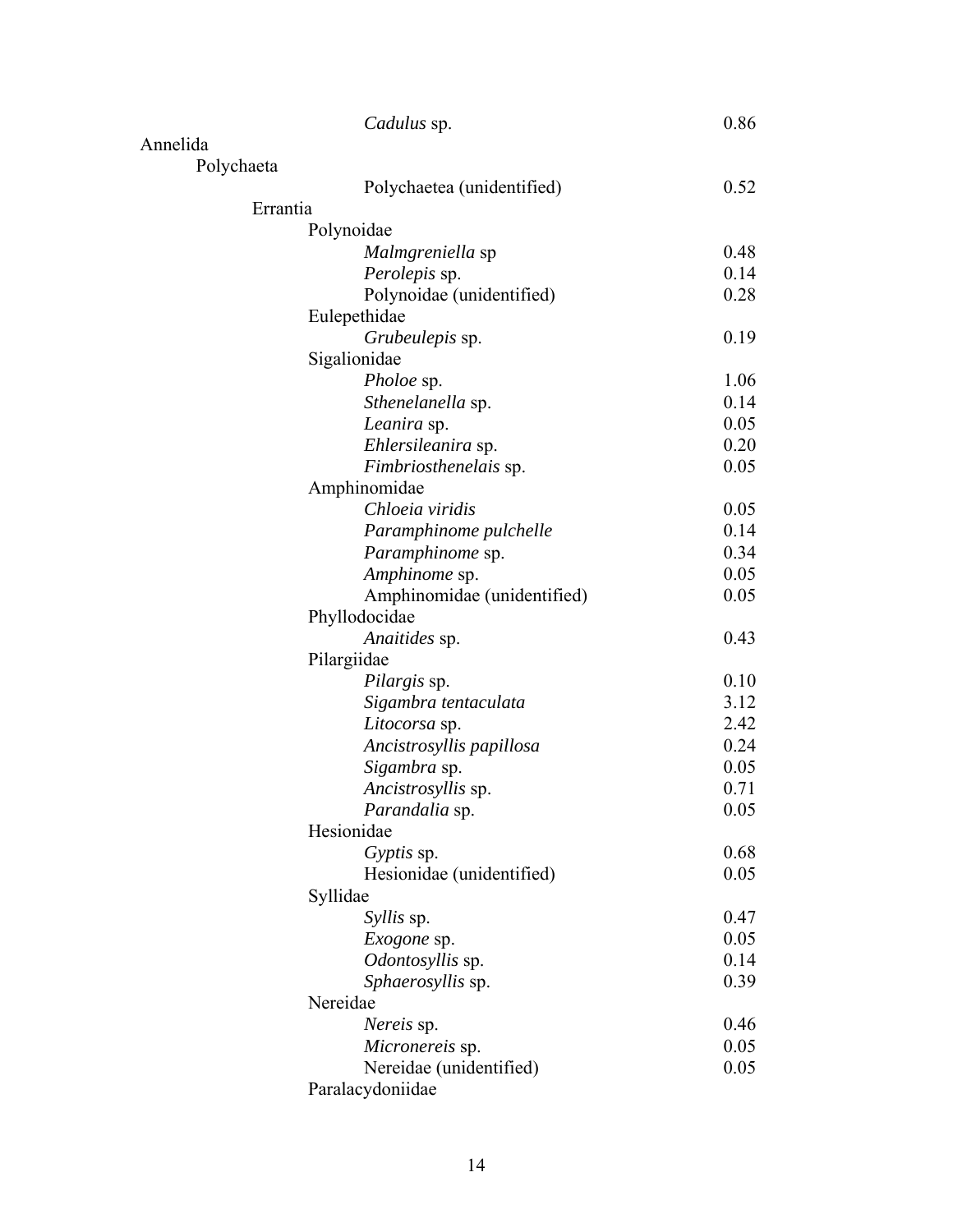|            | Paralacydonia paradoxa     | 0.66 |
|------------|----------------------------|------|
|            | Paralacydonia sp.          | 0.05 |
|            | Nephtyidae                 |      |
|            | Aglaophamus verrilli       | 0.05 |
|            | Aglaophamus sp.            | 5.99 |
|            | Glyceridae                 |      |
|            | Glycera sp.                | 0.14 |
|            | Glycera longipinnis        | 0.52 |
|            | Glycera prashadi           | 0.10 |
|            | Goniadidae                 |      |
|            | Goniada sp.                | 0.96 |
|            | Glycinde sp.               | 0.24 |
|            | Goniadopsis sp.            | 0.34 |
|            | Goniadides sp.             | 0.10 |
|            | Goniadidae (unidentified)  | 0.05 |
|            | Eunicidae                  |      |
|            | Marphysa sanguinea         | 0.14 |
|            | Eunice indica              | 0.14 |
|            | Eunicidae (unidentified)   | 0.14 |
|            | Onuphidae                  |      |
|            | Diopatra cuprea            | 5.55 |
|            | Diopatra papillata         | 0.05 |
|            | Diopatra sp.               | 0.20 |
|            | Onuphis eremita            | 0.15 |
|            | Lumbrineridae              |      |
|            | Lumbrineris sp.            | 6.01 |
|            | Lumbrineris hartmani       | 0.15 |
|            | Arabellidae                |      |
|            | Drilonereis sp.            | 0.57 |
|            | Acoetidae                  |      |
|            | <i>Eupanthalis</i> sp.     | 0.05 |
|            | Polyodontes sp.            | 0.10 |
| Sedentaria |                            |      |
|            | Spionidae                  |      |
|            | Dispio sp.                 | 0.51 |
|            | Laonice cirrata            | 1.69 |
|            | Paraprionospio sp.         | 2.31 |
|            | Prionospio sp.             | 6.28 |
|            | Prionospio cirrobranchiata | 0.05 |
|            | Prionospio cristata        | 0.28 |
|            | Prionospio saldanha        | 0.05 |
|            | Prionospio malmgreni       | 6.17 |
|            | Prionospio sexoculata      | 0.14 |
|            | Prionospio steenstrupi     | 0.66 |
|            | Prionospio cirrifera       | 0.70 |
|            | Prionospio ehlersi         | 0.39 |
|            |                            |      |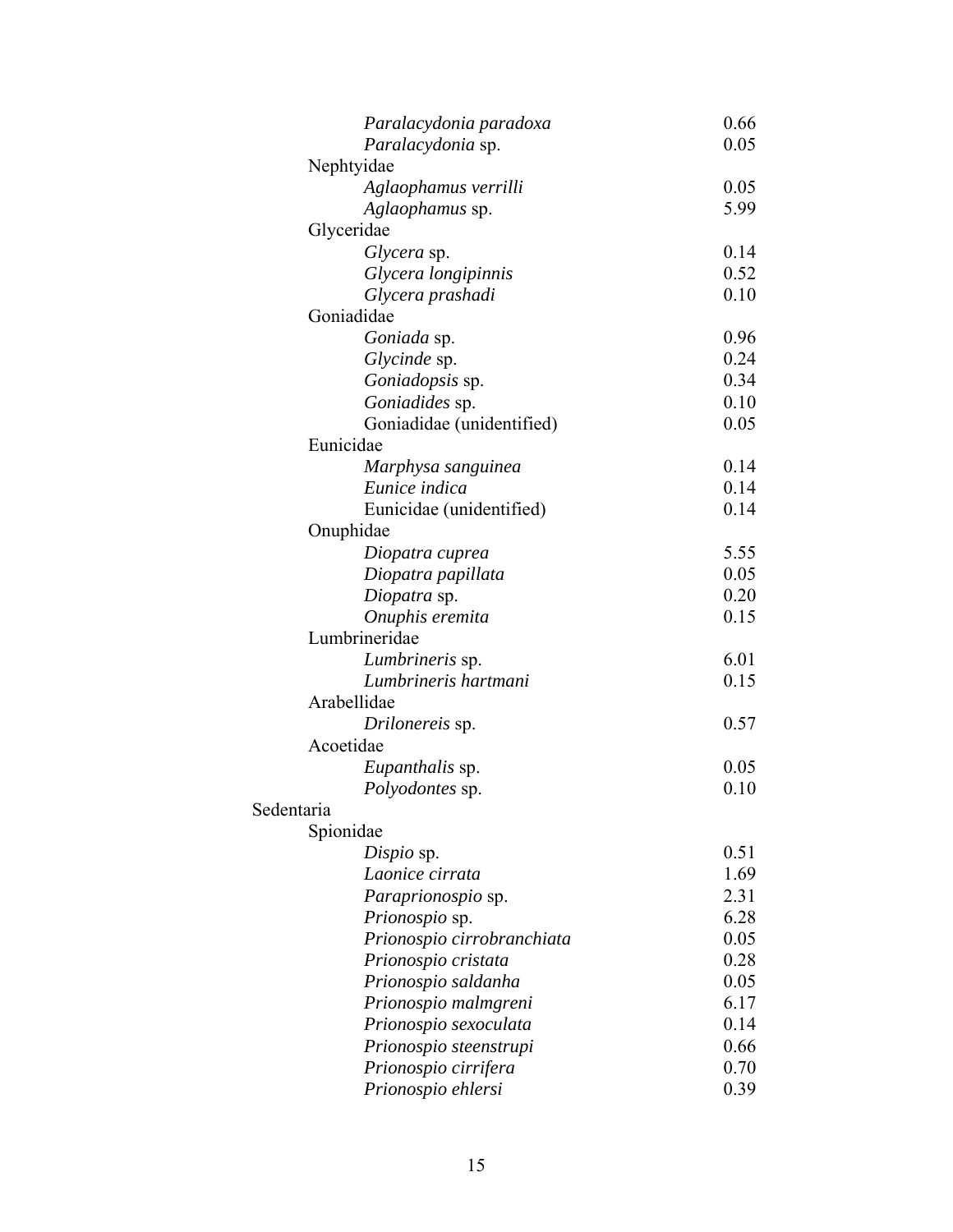| Prionospio pygmaea          | 0.14  |
|-----------------------------|-------|
| Spiophanes bombyx           | 0.80  |
| Spiophanes sp.              | 0.71  |
| Magelonidae                 |       |
| Magelona sp.                | 1.81  |
| Magelona papillicurnis      | 0.28  |
| Magelona capensis           | 0.92  |
| Magelona cincta             | 0.14  |
| Poecilochaetidae            |       |
| Poecilochaetus johnsoni     | 0.14  |
| Poecilochaetus sp.          | 0.05  |
| Chaetopteridae              |       |
| Spiochaetopterus sp.        | 0.10  |
| Cirratulidae                |       |
| Tharyx sp.                  | 11.38 |
| Dodecaceria sp.             | 0.20  |
| Cirratulideae (unidentfied) | 0.19  |
| Cossuridae                  |       |
| Cossura delta               | 5.91  |
| Orbiniidae                  |       |
| <i>Scoloplos</i> sp.        | 10.61 |
| <i>Phyllo capensis</i>      | 0.05  |
| Paraonidae                  |       |
| Aricidea sp.                | 12.34 |
| Cirrophorus sp.             | 0.69  |
| Tauberia sp.                | 0.35  |
| Paraonis gracilis           | 0.15  |
| Paraonis sp.                | 5.62  |
| Paraonides sp.              | 0.05  |
| Opheliidae                  |       |
| Opheliidae (unidentified)   | 0.05  |
| Capitellidae                |       |
| Capitella sp.               | 0.35  |
| Heteromastus sp.            | 0.30  |
| Mediomastus sp.             | 1.17  |
| Barantolla sp.              | 0.53  |
| Notomastus aberans          | 0.14  |
| <i>Notomastus</i> sp.       | 1.64  |
| Capitellidae (unidentified) | 0.62  |
| Maldanidae                  |       |
| Maldane sarsi               | 0.64  |
| Euclymene sp.               | 0.05  |
| Asychis capensis            | 0.14  |
| Axiothella sp.              | 0.15  |
| Clymenella sp.              | 0.05  |
| Maldanidae (unidentified)   | 0.75  |
|                             |       |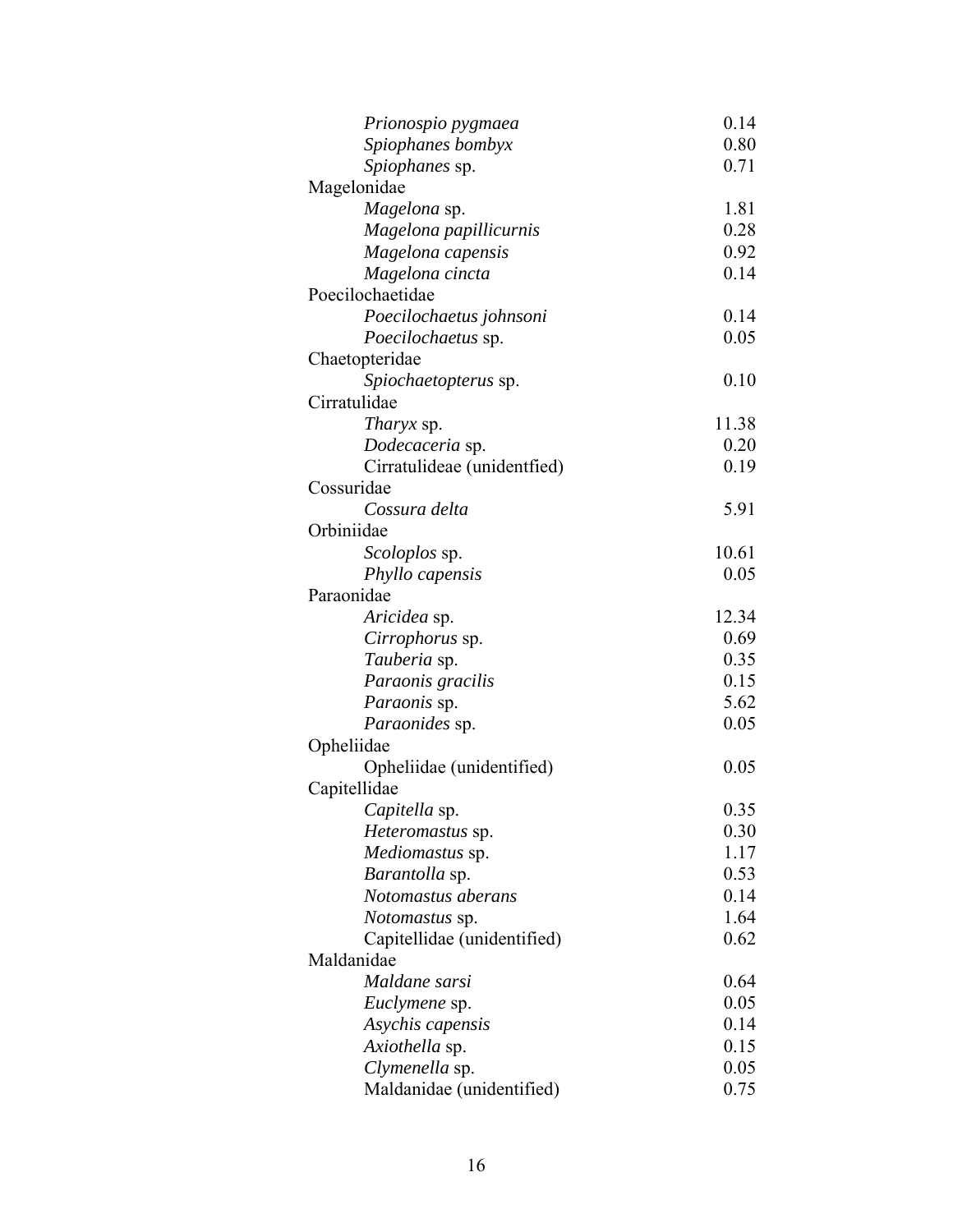|             | Oweniidae                      |      |
|-------------|--------------------------------|------|
|             | Myriochele sp.                 | 0.19 |
|             | Myriochele oculata             | 7.02 |
|             | Owenia sp.                     | 0.10 |
|             | Sternaspidae                   |      |
|             | Sternapis sp.                  | 0.85 |
|             | Flabelligeridae                |      |
|             | Pherusa sp.                    | 0.05 |
|             | Piromis sp.                    | 0.15 |
|             | Flabelligeridae (unidentified) | 0.20 |
|             | Pectinariidae                  |      |
|             | Pectinaria sp.                 | 0.05 |
|             | Ampharetidae                   |      |
|             | Ampharete sp.                  | 0.71 |
|             | Amphicteis sp.                 | 3.86 |
|             | Isolda pulchella               | 0.47 |
|             | Isolda sp.                     | 0.10 |
|             | Lysippe sp.                    | 0.52 |
|             | Melinna cristata               | 0.14 |
|             | Melinna sp.                    | 0.28 |
|             | Ampharetidae (unidentified)    | 7.92 |
|             | Terebellidae                   |      |
|             | Pista cristata                 | 0.56 |
|             | <i>Pista</i> sp.               | 0.70 |
|             | Terebellides stroemi           | 1.23 |
|             | <i>Polycirrus</i> sp.          | 0.25 |
|             | Sabellidae                     |      |
|             | Sabella sp.                    | 0.28 |
|             | Bogueidae                      |      |
|             | Boguella sp.                   | 0.30 |
|             | Longosomatidae                 |      |
|             | Heterospio sp.                 | 0.89 |
| Oligochaeta |                                |      |
|             | Oligochaeta (unidentified)     | 3.95 |
| Sipuncula   |                                |      |
|             | Sipunculida (unidentified)     | 0.14 |
|             | Aspidosiphonidae               |      |
|             | Aspidosiphon sp.               | 2.84 |
|             | Aspidosiphon brocki            | 0.05 |
|             | Golfingiidae                   |      |
|             | Golfingia sp.                  | 0.05 |
|             | Golfingia (unidentified)       | 1.72 |
|             | Phascolionidae                 |      |
|             | Onchnesoma sp.                 | 6.13 |
|             | Onchnesoma stenstrupii         | 0.42 |
|             |                                |      |

Crustacea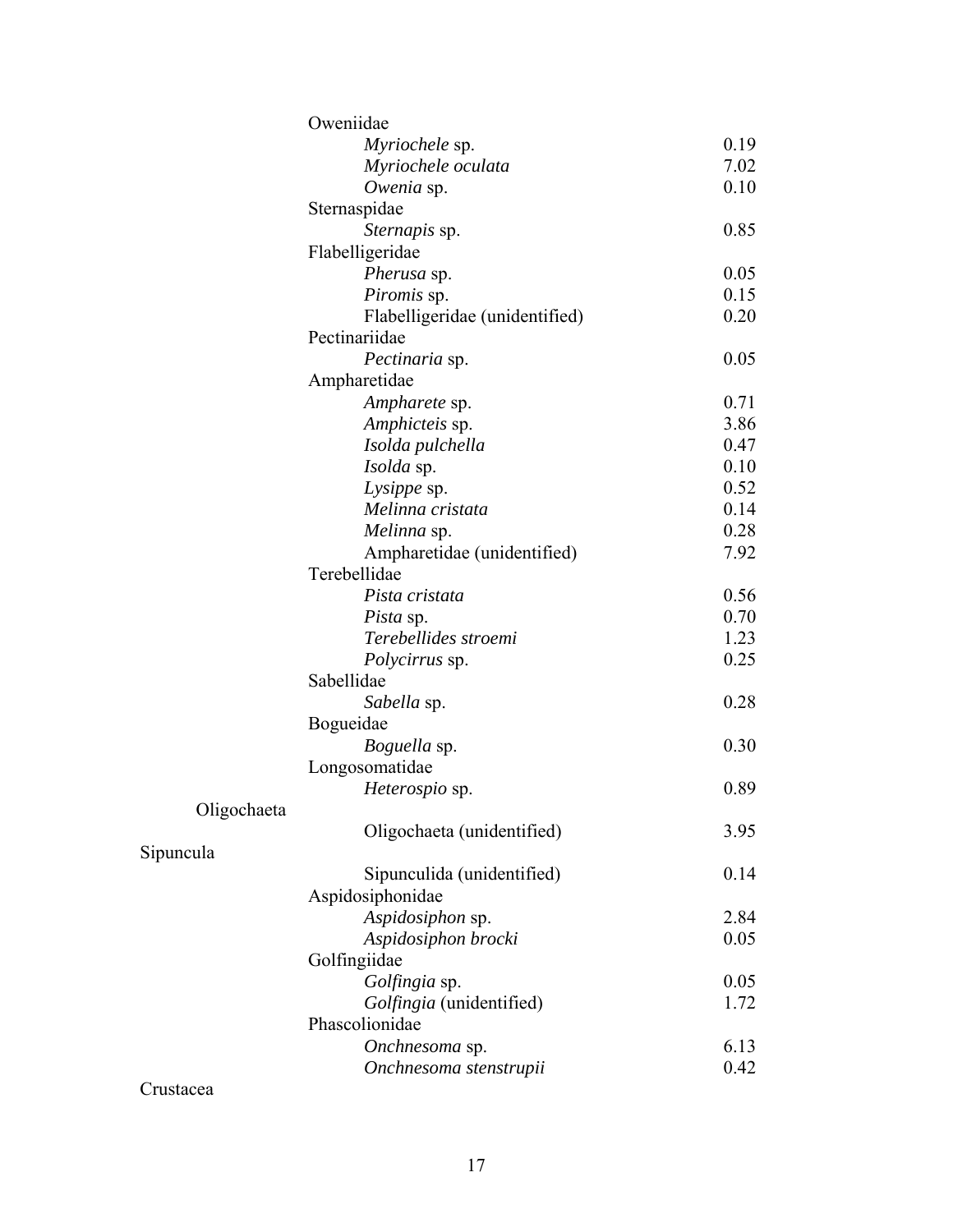| Ostracoda                   |       |
|-----------------------------|-------|
| Ostracoda (unidentified)    | 0.15  |
| Myodocopa                   |       |
| Cylindroleberididae         |       |
| Cycloleberis sp.            | 1.06  |
| Prionotoleberis sp.         | 0.51  |
| Philomedidae                |       |
| Philomedes sp.              | 4.71  |
| Pseudophilomedes sp.        | 0.05  |
| Asteropteron sp.            | 0.10  |
| Alternochelata sp.          | 0.66  |
| Rutidermatidae              |       |
| Sarsiella sp.               | 1.59  |
| Podocopa                    |       |
| Podocopa (unidentified)     | 0.10  |
| Malacostraca                |       |
| Nebaliacea                  |       |
| <i>Nebalia</i> sp.          | 0.064 |
| Stomatopoda                 |       |
| Squillidae                  |       |
| Squillidae (unidentified)   | 0.25  |
| Natantia                    |       |
| Pasiphaeidae                |       |
| Pasiphaeidae (unidentified) | 0.14  |
| Alpheidae                   |       |
| Alpheidae (unidentified)    | 0.56  |
| Ogyrididae                  |       |
| Ogyrides $sp.$              | 0.66  |
| Crangonidae                 |       |
| <i>Metacrangon</i> sp.      | 0.14  |
| Reptantia                   |       |
| Callianassidae              |       |
| Callianassa sp.             | 0.53  |
| Paguridae                   |       |
| Paguridae (unidentified)    | 0.29  |
| Dromiidae                   |       |
| Dromiidae (unidentified)    | 0.05  |
| Leucosiidae                 |       |
| Persephona sp.              | 0.10  |
| Leucosidae (unidentified)   | 0.10  |
|                             |       |
| Brachyuran Larvae           |       |
| Brachyuran (unidentified)   | 0.19  |
| Cumacea<br>Leuconidae       |       |
|                             |       |
| Hemileucon sp.              | 0.10  |
| Paraleucon sp.              | 1.77  |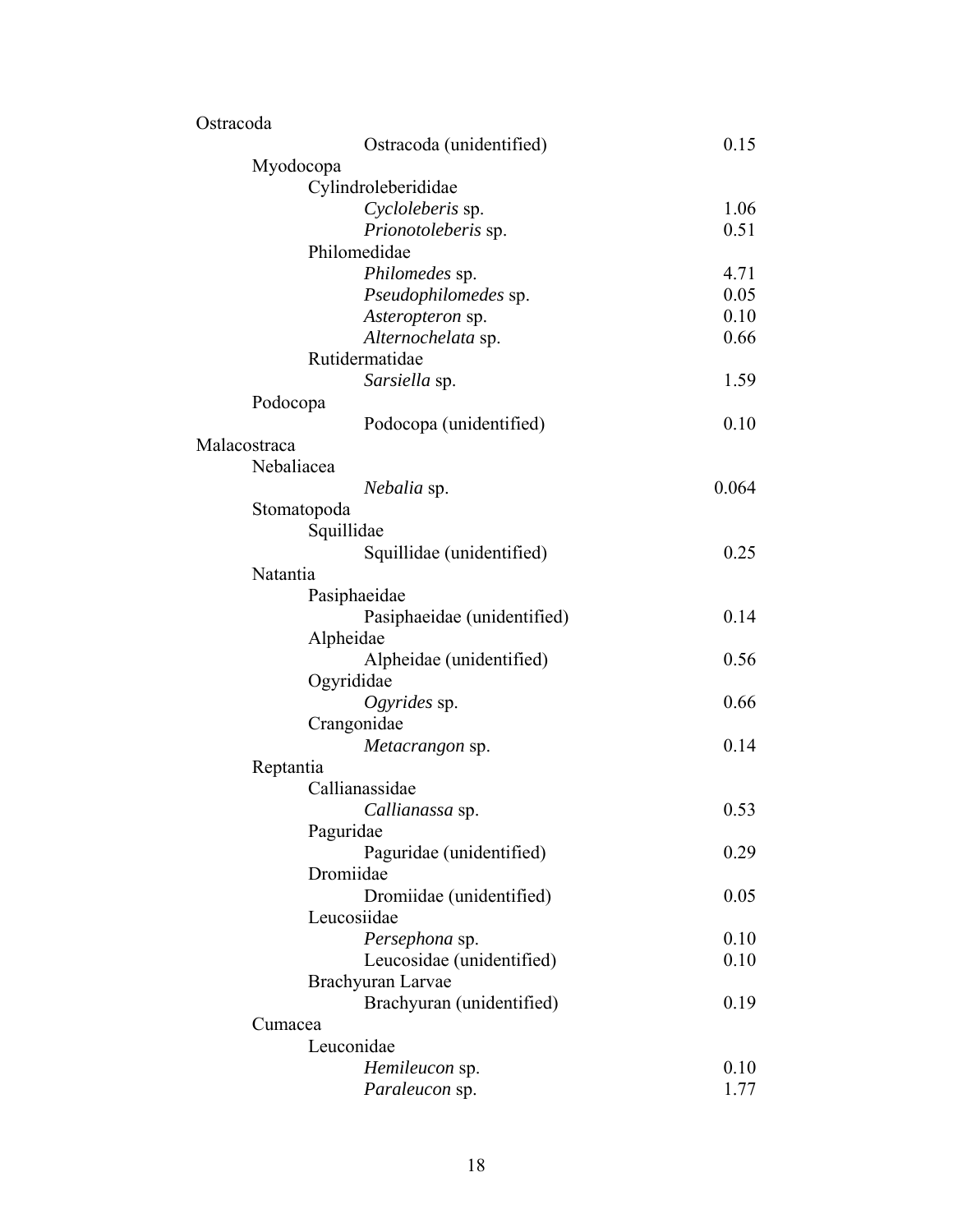| Leucon sp.                     | 1.02  |
|--------------------------------|-------|
| Bodotriidae                    |       |
| Pomacuma sp.                   | 0.94  |
| Cyclaspis sp.                  | 1.64  |
| Amphipoda                      |       |
| Amphipoda (unidentified)       | 0.38  |
| Ampeliscidae                   |       |
| Ampelisca sp.                  | 25.68 |
| Gammaridae                     |       |
| Gammaridae (unidentified)      | 0.47  |
| Oedicerotidae                  |       |
| Monoculodes sp.                | 1.56  |
| Oedicerotidae (unidentified)   | 0.10  |
| Corophiidae                    |       |
| <i>Photis</i> sp.              | 0.15  |
| Corophiidae (unidentified)     | 0.56  |
| Lysianassidae                  |       |
| Orchomenella sp.               | 0.33  |
| Lysianassidae (unidentified)   | 0.15  |
| Liljeborgiidae                 |       |
| Listriella sp.                 | 0.15  |
| Phoxocephalidae                |       |
| Harpinia sp.                   | 0.05  |
| Phoxocephalidae (unidentified) | 5.44  |
| Haustoriidae                   |       |
| Haustoriidae (unidentified)    | 6.71  |
| Stenothoidae                   |       |
| <i>Stenothoe</i> sp.           | 0.10  |
| Argissidae                     |       |
| Argissa sp.                    | 0.14  |
| Melitidae                      |       |
| <i>Eriopisa</i> sp.            | 0.38  |
| Melitidae (unidentified)       | 0.10  |
| Ischyroceridae                 |       |
| Erichthonius brasiliensis      | 0.24  |
| Erichthonius sp.               | 0.14  |
| Dexaminidae                    |       |
| Dexamine sp.                   | 0.14  |
| Dexaminidae (unidentified)     | 0.20  |
| Isopoda                        |       |
| Anthuridae                     |       |
| Cyathura sp.                   | 1.82  |
| Apanthura africana             | 0.15  |
| Apanthura sp.                  | 0.10  |
| Anthuridae (unidentidied)      | 0.28  |
| Gnathiidae                     |       |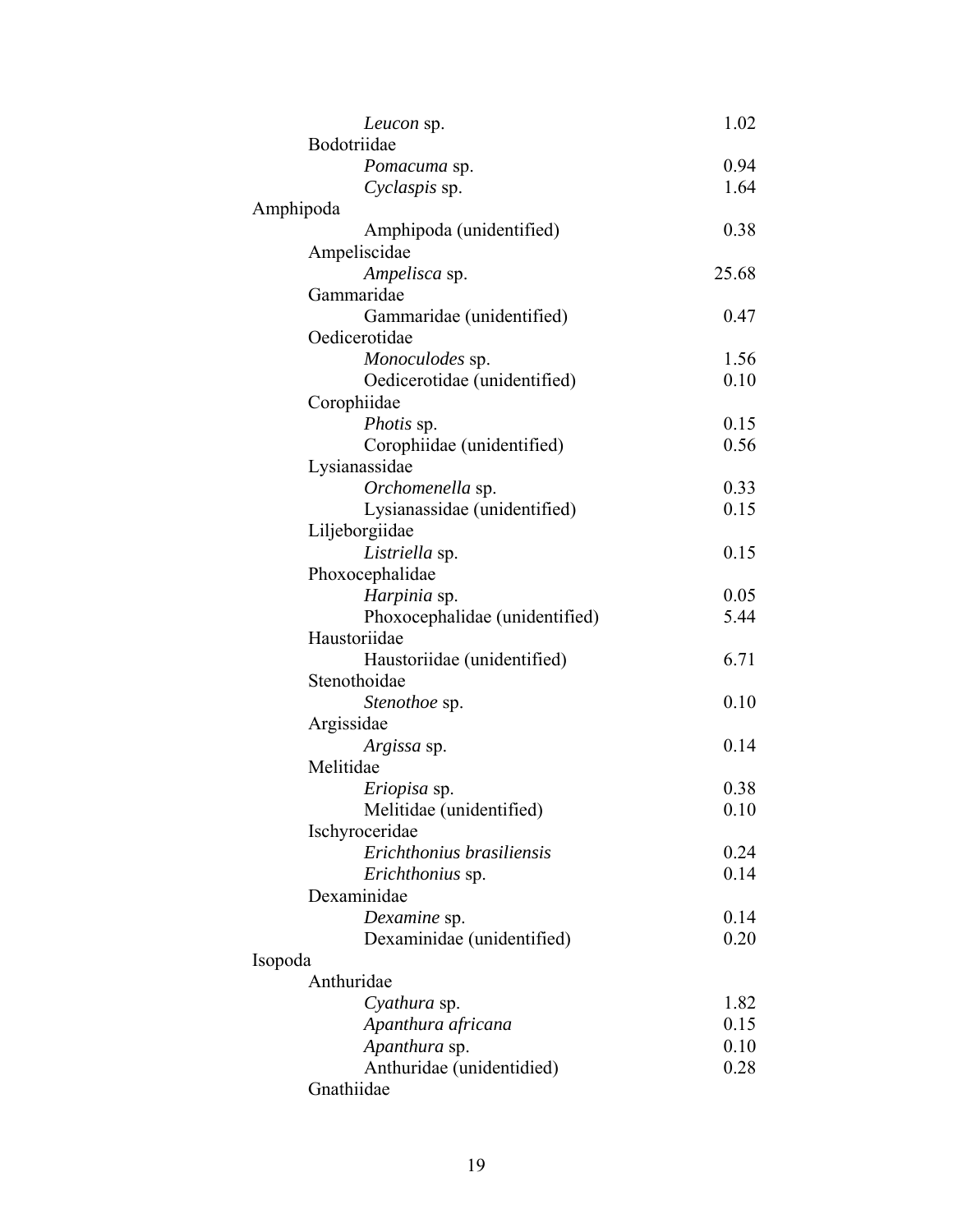| Gnathia sp.                   | 0.35 |
|-------------------------------|------|
| Gnathia africana              | 0.05 |
| Cirolanidae                   |      |
| Eurydice sp.                  | 0.14 |
| Idoteidae                     |      |
| Edotea sp.                    | 0.14 |
| Bopyridae                     |      |
| Bopyridae (unidentified)      | 0.05 |
| Ischnomesidae                 |      |
| Ischnomesus sp.               | 0.28 |
| Nannoniscidae                 |      |
| Nannonisconeus sp.            | 0.05 |
| Nannoniscidae (unidentified)  | 0.05 |
| Tanaidacea                    |      |
| Tanaidacea (unidentified)     | 8.66 |
| Apseudidae                    |      |
| Apseudidae (unidentified)     | 2.28 |
| Pseudotanaidae                |      |
| Pseudotanaidae (unidentified) | 0.30 |
| Pycnogonida                   |      |
| Pycnogonida (unidentified)    | 0.05 |
| Echinodermata                 |      |
| Ophiuroidea                   |      |
| Ophiuroidea (unidentified)    | 5.12 |
| Echinoidea                    |      |
| Spatangoida                   |      |
| <b>Brissidae</b>              |      |
| Meoma sp.                     | 0.10 |
| Holothuroidea                 |      |
| Holothuroidea (unidentified)  | 1.48 |
| Chordata                      |      |
| Actinopterygii                |      |
| Anguilliformes                |      |
| Ophichthidae                  |      |
| Dalophis boulengeri           | 0.19 |
| Ophidiiformes                 |      |
| Ophidiidae                    |      |
| Ophidiidae (unidentified)     | 0.29 |
| Synbranchiformes              |      |
| Synbranchidae                 |      |
| Ophisternon afrum             | 0.10 |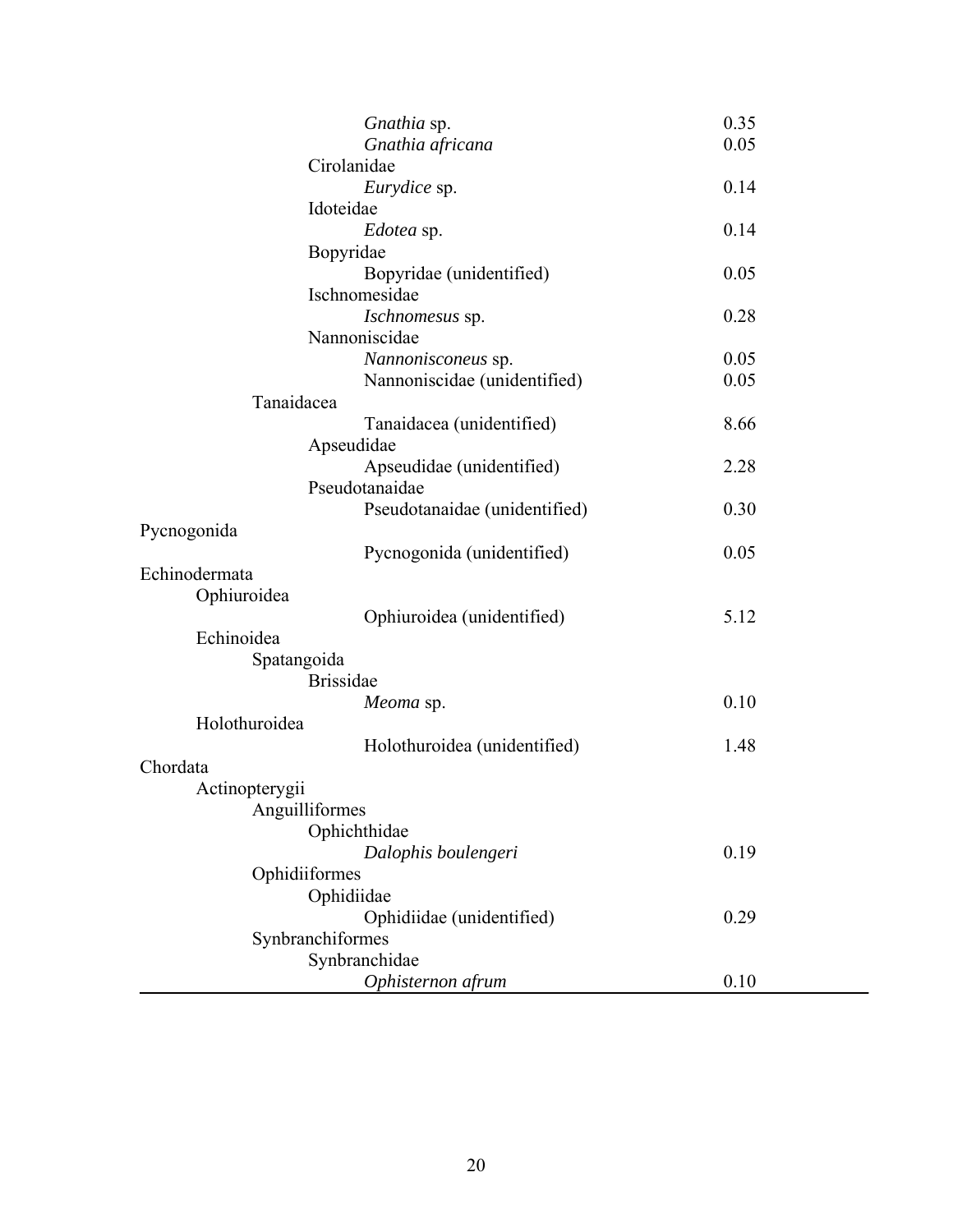|               | <b>Species</b> | <b>Abundance</b>               | <b>Contribution</b> |
|---------------|----------------|--------------------------------|---------------------|
| Taxa          | $\bf(n)$       | $(\mathbf{n} \mathbf{m}^{-2})$ | $(\%)$              |
| Annelida      | 128            | 145.01                         | 50.63%              |
| Crustacea     | 62             | 75.62                          | 26.40%              |
| Mollusca      | 38             | 42.27                          | 14.76%              |
| Sipuncula     |                | 11.36                          | 3.97%               |
| Echinodermata | 3              | 6.70                           | 2.34%               |
| Nemertinea    |                | 4.42                           | 1.54%               |
| Chordata      | 3              | 0.59                           | 0.20%               |
| Cnidaria      | $\overline{2}$ | 0.25                           | $0.09\%$            |
| Phoronida     |                | 0.14                           | 0.05%               |
| Pycnogonida   |                | 0.05                           | 0.02%               |
| Total         | 246            | 286.41                         | 100.00%             |

Table 3. Dominant higher taxa. Occurrences and number of species within each higher taxa (phylum, subphylum, or class level) encountered, and the percent contribution to each higher taxa based on the average number of individuals found among all samples.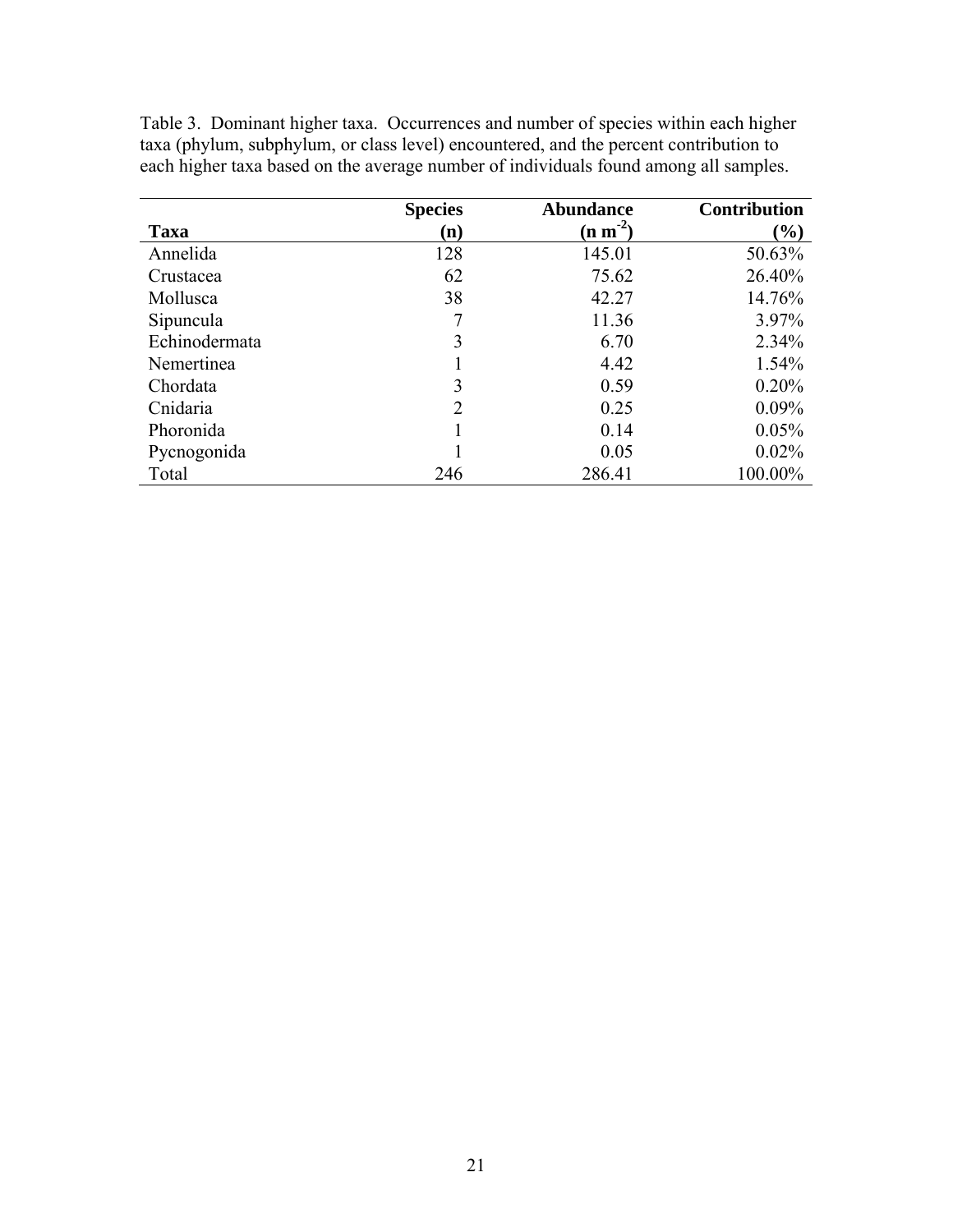| <b>Species Name</b>         | $N (n m-2)$ | $\frac{0}{0}$ | $Cum\%$ |
|-----------------------------|-------------|---------------|---------|
| Ampelisca sp.               | 25.68       | 8.97%         | 8.97%   |
| Bivalvia (unidentified)     | 14.68       | 5.13%         | 14.09%  |
| Aricidea sp.                | 12.34       | 4.31%         | 18.40%  |
| <i>Tharyx</i> sp.           | 11.38       | 3.97%         | 22.38%  |
| <i>Scoloplos</i> sp.        | 10.61       | 3.70%         | 26.08%  |
| Tanaidacea (unidentified)   | 8.66        | 3.02%         | 29.10%  |
| Ampharetidae (unidentified) | 7.92        | 2.77%         | 31.87%  |
| Myriochele oculata          | 7.02        | 2.45%         | 34.32%  |
| Haustoriidae (unidentified) | 6.71        | 2.34%         | 36.66%  |
| Thyasiridae (unidentified)  | 6.57        | 2.29%         | 38.95%  |
| Prionospio sp.              | 6.28        | 2.19%         | 41.15%  |
| Prionospio malmgreni        | 6.17        | 2.15%         | 43.30%  |
| Onchnesoma sp.              | 6.13        | 2.14%         | 45.44%  |
| Lumbrineris sp.             | 6.01        | 2.10%         | 47.54%  |
| Aglaophamus sp.             | 5.99        | 2.09%         | 49.63%  |
| 231 other species           | 142.15      | 50.37%        | 100.00% |
| Total                       | 286.41      | 100.00%       |         |

Table 4. Dominant Species. Species abundance and percent contribution of the 15 dominant species. Abbreviations:  $N =$  mean abundance per sample,  $\% =$  percent contribution to the total mean abundance, and Cum% = cumulative percent abundance.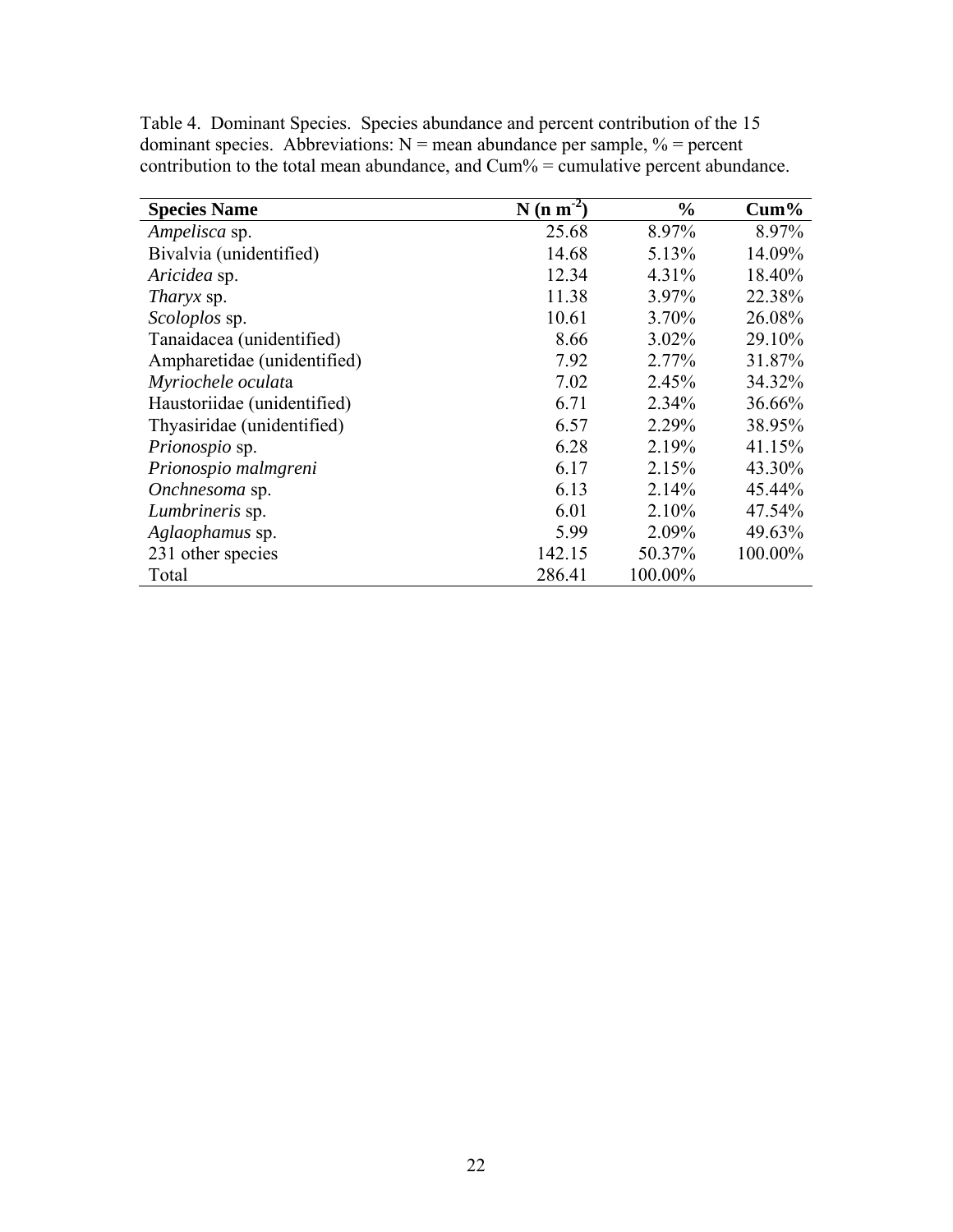| <b>Area</b>      | <b>Sample</b> | S                | N                | $\mathbf{J}^\prime$ | H'               | N1           |
|------------------|---------------|------------------|------------------|---------------------|------------------|--------------|
| B <sub>2</sub> A | 19            | 23               | 400              | 0.96                | 3.00             | 20.1         |
| B <sub>2</sub> A | 22            | 8                | 111              | 0.97                | 2.03             | 7.6          |
| B <sub>2</sub> A | 23            | 31               | 900              | 0.89                | 3.06             | 21.4         |
| B <sub>2</sub> A | 40            | 20               | 188              | 0.88                | 2.64             | 14.0         |
| B <sub>2</sub> A | 41            | 27               | 276              | 0.91                | 2.99             | 19.9         |
| B <sub>2</sub> A | 45            | 25               | 152              | 0.97                | 3.11             | 22.4         |
| B <sub>2</sub> A | 46            | 5                | 28               | 0.96                | 1.55             | 4.7          |
| B <sub>2</sub> A | 46            | 5                | 28               | 0.96                | 1.55             | 4.7          |
| B <sub>2</sub> A | 47            | $\boldsymbol{0}$ | $\boldsymbol{0}$ |                     | $\boldsymbol{0}$ | $\mathbf{1}$ |
| B <sub>2</sub> A | 52            | 10               | 164              | 0.58                | 1.34             | 3.8          |
| B <sub>2</sub> A | 53            | 14               | 384              | 0.66                | 1.73             | 5.6          |
| B <sub>2</sub> A | 54            | $\overline{4}$   | 28               | 0.83                | 1.15             | 3.2          |
| B <sub>2</sub> A | 55            | $\boldsymbol{0}$ | $\boldsymbol{0}$ |                     | $\boldsymbol{0}$ | $\mathbf{1}$ |
| B <sub>2</sub> A | 56            | $\overline{2}$   | 8                | 1                   | 0.69             | 2.0          |
| B <sub>2</sub> A | 57            | 14               | 164              | 0.83                | 2.18             | 8.9          |
| B <sub>2</sub> A | 58            | 6                | 36               | 0.97                | 1.74             | 5.7          |
| B <sub>2</sub> A | 59            | $\overline{3}$   | 16               | 0.95                | 1.04             | 2.8          |
| B <sub>2</sub> A | 60            | 6                | 56               | 0.86                | 1.54             | 4.6          |
| B <sub>2</sub> A | 61            | 5                | 24               | 0.97                | 1.56             | 4.8          |
| B <sub>2</sub> A | 62            | $\overline{7}$   | 32               | 0.98                | 1.91             | 6.7          |
| B <sub>2</sub> A | 64            | $\boldsymbol{0}$ | $\boldsymbol{0}$ |                     | $\boldsymbol{0}$ | $\mathbf{1}$ |
| B <sub>2</sub> A | 65            | $\boldsymbol{0}$ | $\boldsymbol{0}$ |                     | $\boldsymbol{0}$ | $\mathbf{1}$ |
| B <sub>2</sub> A | 66            | $\overline{c}$   | $8\,$            | 1                   | 0.69             | 2.0          |
| B <sub>2</sub> A | 67            | $\overline{3}$   | 16               | 0.95                | 1.04             | 2.8          |
| B <sub>2</sub> A | 68            | $\boldsymbol{0}$ | $\boldsymbol{0}$ |                     | $\boldsymbol{0}$ | 1            |
| B <sub>2</sub> A | 69            | $\boldsymbol{0}$ | $\boldsymbol{0}$ |                     | $\boldsymbol{0}$ | 1            |
| B <sub>2</sub> A | 70            | $\boldsymbol{0}$ | $\boldsymbol{0}$ |                     | $\boldsymbol{0}$ | 1            |
| <b>B4</b>        | 24            | 30               | 967              | 0.88                | 3.00             | 20.1         |
| <b>B4</b>        | 71            | 18               | 260              | 0.81                | 2.33             | 10.3         |
| <b>B4</b>        | 72            | 11               | 116              | 0.80                | 1.93             | 6.9          |
| <b>B4</b>        | 73            | 14               | 168              | 0.78                | 2.06             | 7.9          |
| <b>B4</b>        | 74            | 18               | 516              | 0.73                | 2.11             | 8.3          |
| <b>B4</b>        | 75            | 12               | 180              | 0.83                | 2.07             | 7.9          |
| <b>B4</b>        | 76            | $\boldsymbol{0}$ | $\boldsymbol{0}$ |                     | $\boldsymbol{0}$ | $\mathbf{1}$ |
| <b>B4</b>        | 77            | 5                | 20               | 1                   | 1.61             | 5.0          |
| <b>B4</b>        | 78            | $\mathfrak{Z}$   | 12               | $\mathbf{1}$        | 1.10             | 3.0          |
| <b>B4</b>        | 79            | 5                | 20               | 1                   | 1.61             | 5.0          |
| <b>B4</b>        | 80            | $\overline{0}$   | $\overline{0}$   |                     | $\boldsymbol{0}$ | $\mathbf{1}$ |
| C1               | 25A           | 38               | 660              | 0.83                | 3.02             | 20.4         |
| C <sub>1</sub>   | 26B           | 27               | 584              | 0.75                | 2.46             | 11.7         |
| C1               | 27            | $\boldsymbol{0}$ | $\boldsymbol{0}$ |                     | $\boldsymbol{0}$ |              |

Table 5. Diversity values for each sample. Abbreviations: S=number of species, N=number of individuals  $m<sup>2</sup>$ , J'=Pielou evenness index, and H'=Shannon diversity index based on log e.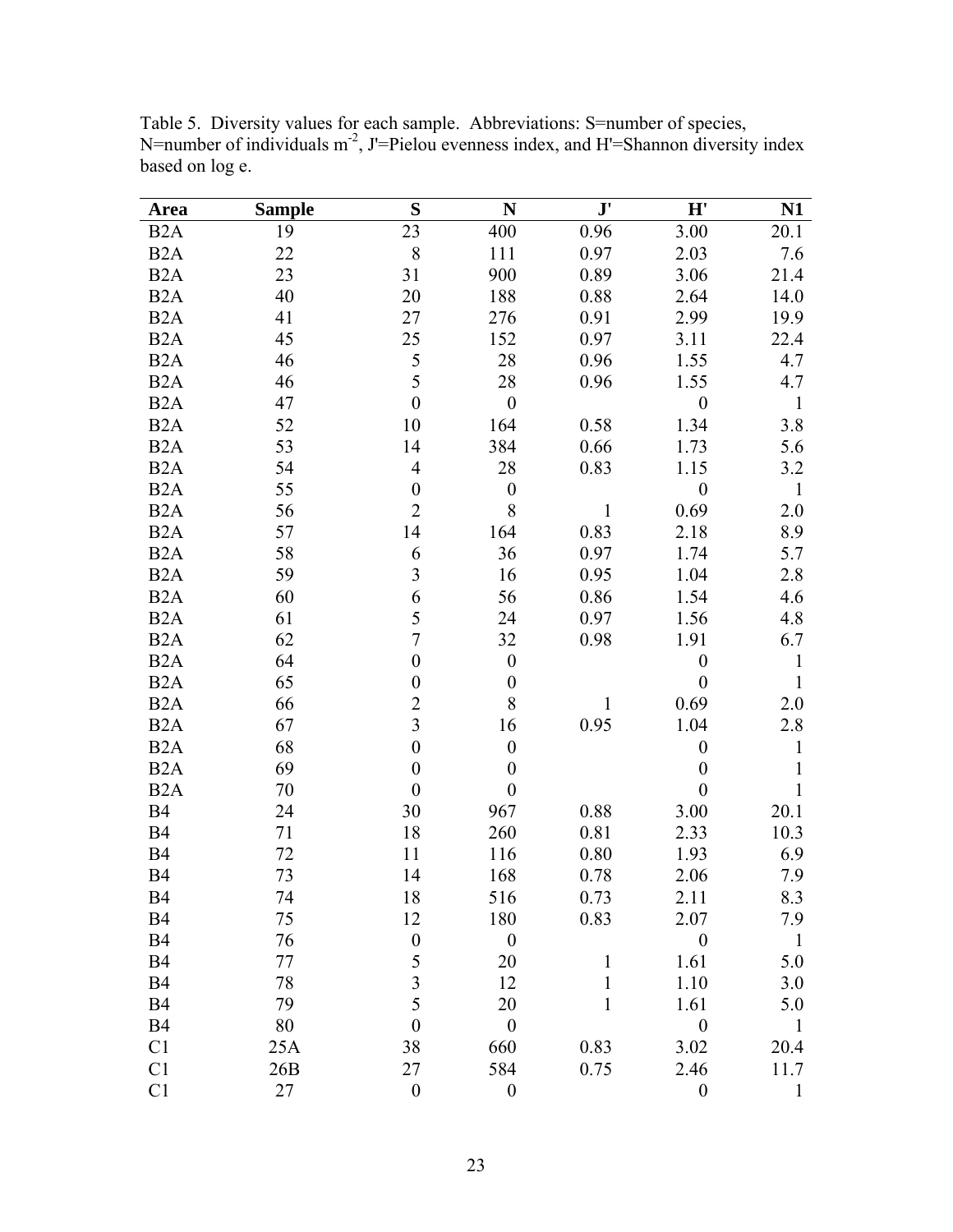| <b>Area</b>    | <b>Sample</b>           | S                | N                | $\mathbf{J}^{\prime}$ | H'               | N1           |
|----------------|-------------------------|------------------|------------------|-----------------------|------------------|--------------|
| C <sub>1</sub> | 28                      | $\overline{3}$   | 152              | 0.30                  | 0.33             | 1.39         |
| C <sub>1</sub> | 29                      | $\overline{7}$   | 56               | 0.75                  | 1.45             | 4.27         |
| C <sub>1</sub> | 30                      | 13               | 96               | 0.94                  | 2.41             | 11.08        |
| C1             | 31                      | $\boldsymbol{0}$ | $\boldsymbol{0}$ |                       | $\boldsymbol{0}$ | 1            |
| C <sub>1</sub> | 32A                     | 13               | 68               | 0.97                  | 2.48             | 11.9         |
| C1             | 34                      | 12               | 152              | 0.85                  | 2.12             | 8.3          |
| C1             | 34                      | 12               | 152              | 0.85                  | 2.12             | 8.3          |
| C <sub>1</sub> | 35                      | 12               | 200              | 0.75                  | 1.87             | 6.5          |
| C <sub>1</sub> | 36                      | $\boldsymbol{0}$ | $\boldsymbol{0}$ |                       | $\boldsymbol{0}$ | 1            |
| C1             | 37                      | $\mathbf{1}$     | $\overline{4}$   |                       | $\boldsymbol{0}$ | 1            |
| C <sub>1</sub> | 38                      | $\boldsymbol{0}$ | $\boldsymbol{0}$ |                       | $\boldsymbol{0}$ | $\mathbf{1}$ |
| C <sub>1</sub> | 39                      | 3                | 20               | 0.87                  | 0.95             | 2.6          |
| C <sub>1</sub> | 50                      | 12               | 144              | 0.74                  | 1.84             | 6.3          |
| North          | $\mathbf{1}$            | 26               | 208              | 0.95                  | 3.09             | 22.0         |
| North          | $\overline{c}$          | 24               | 140              | 0.96                  | 3.04             | 20.9         |
| North          | $\overline{\mathbf{3}}$ | 46               | 472              | 0.92                  | 3.53             | 34.1         |
| North          | $\overline{4}$          | 20               | 340              | 0.73                  | 2.20             | 9.0          |
| North          | 5                       | 36               | 392              | 0.90                  | 3.24             | 25.5         |
| North          | 6                       | 14               | 112              | 0.90                  | 2.36             | 10.6         |
| North          | $\sqrt{ }$              | 36               | 344              | 0.92                  | 3.30             | 27.0         |
| North          | 8                       | 23               | 176              | 0.86                  | 2.69             | 14.7         |
| North          | 9                       | 16               | 124              | 0.92                  | 2.54             | 12.7         |
| North          | 10                      | 14               | 108              | 0.94                  | 2.47             | 11.8         |
| North          | 42                      | 44               | 496              | 0.92                  | 3.47             | 32.3         |
| North          | 43                      | 35               | 396              | 0.90                  | 3.21             | 24.7         |
| North          | 44                      | 37               | 492              | 0.82                  | 2.98             | 19.6         |
| North          | 48                      | 14               | 124              | 0.81                  | 2.14             | 8.5          |
| North          | 49                      | 16               | 140              | 0.92                  | 2.55             | 12.8         |
| North          | 51                      | 13               | 92               | 0.89                  | 2.28             | 9.8          |
| South          | 11                      | 36               | 424              | 0.86                  | 3.07             | 21.5         |
| South          | 12                      | 28               | 1900             | 0.75                  | 2.50             | 12.2         |
| South          | 13                      | 46               | 1116             | 0.71                  | 2.73             | 15.3         |
| South          | 13A                     | 26               | 1733             | 0.77                  | 2.50             | 12.2         |
| South          | 14                      | 41               | 1578             | 0.87                  | 3.21             | 24.9         |
| South          | 15                      | 27               | 889              | 0.84                  | 2.77             | 16.0         |
| South          | 16                      | 43               | 1156             | 0.92                  | 3.45             | 31.5         |
| South          | 17                      | 25               | 644              | 0.92                  | 2.95             | 19.1         |
| South          | 18                      | 23               | 456              | 0.95                  | 2.99             | 19.9         |
| South          | 20                      | 25               | 622              | 0.90                  | 2.91             | 18.4         |
| South          | 21                      | 26               | 567              | 0.95                  | 3.11             | 22.4         |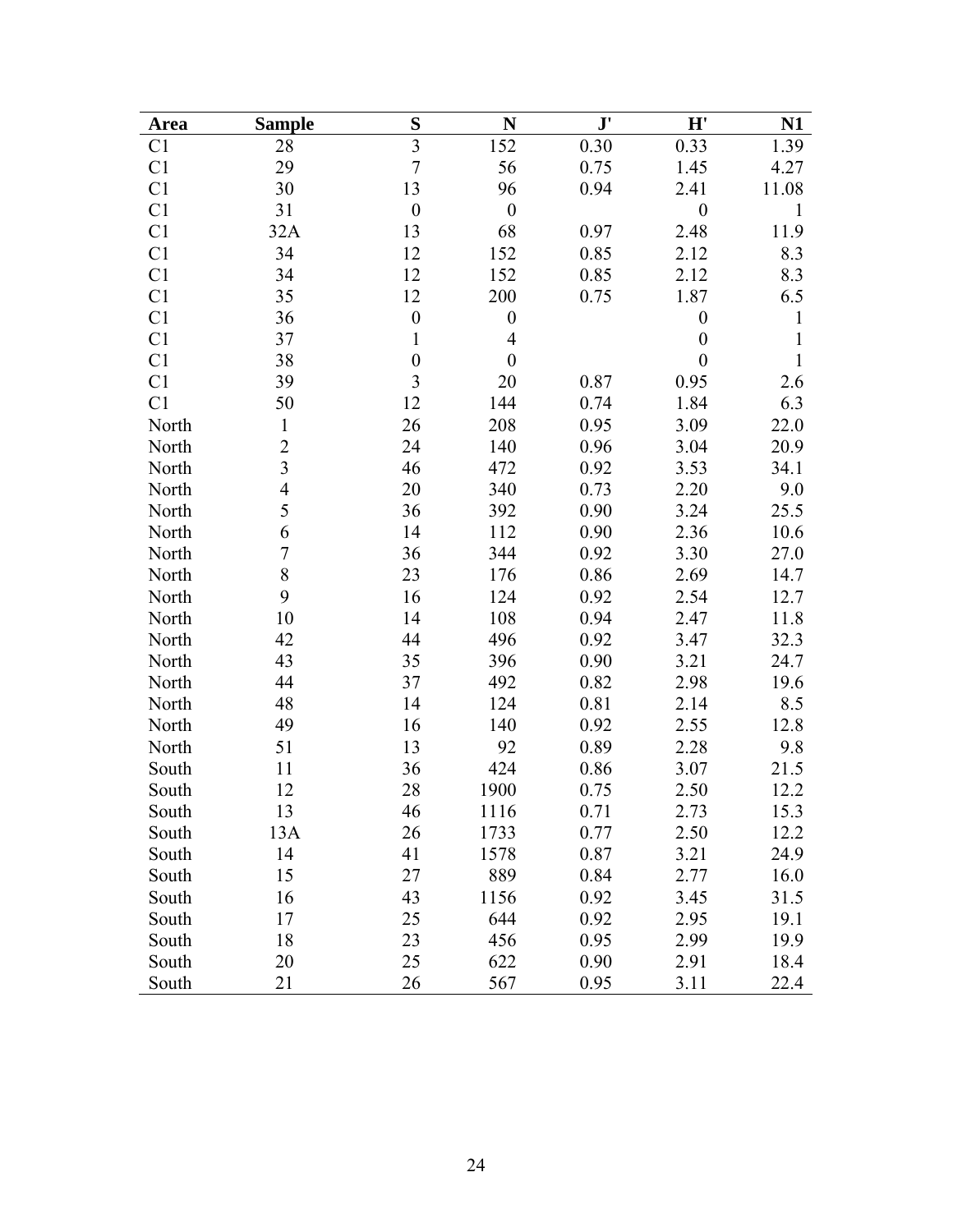| <b>Depth</b> | <b>Samples</b> | S        |      | $\mathbf{J}$ | $\mathbf{H}^{\mathsf{r}}$ | N1   |
|--------------|----------------|----------|------|--------------|---------------------------|------|
| 434          | 28             | $8_{.1}$ | 112  | 0.90         | 1.35                      | 6.5  |
| 534          |                | 10.5     | 205  | 0.87         | l.62                      | 6.9  |
| 87           | 18             | 9.6      | 143  | 0.78         | l.31                      | 6.1  |
| 68           | . 6            | 25.9     | 260  | 0.89         | 2.82                      | 18.5 |
| 49           |                | 31.5     | 1008 | 0.86         | 2.93                      | 19.4 |
|              |                |          |      |              |                           |      |

Table 6. Average diversity values by area. Abbreviations: S=number of species, N=number of individuals  $m<sup>2</sup>$ , J'=Pielou evenness index, and H'=Shannon diversity index based on log e.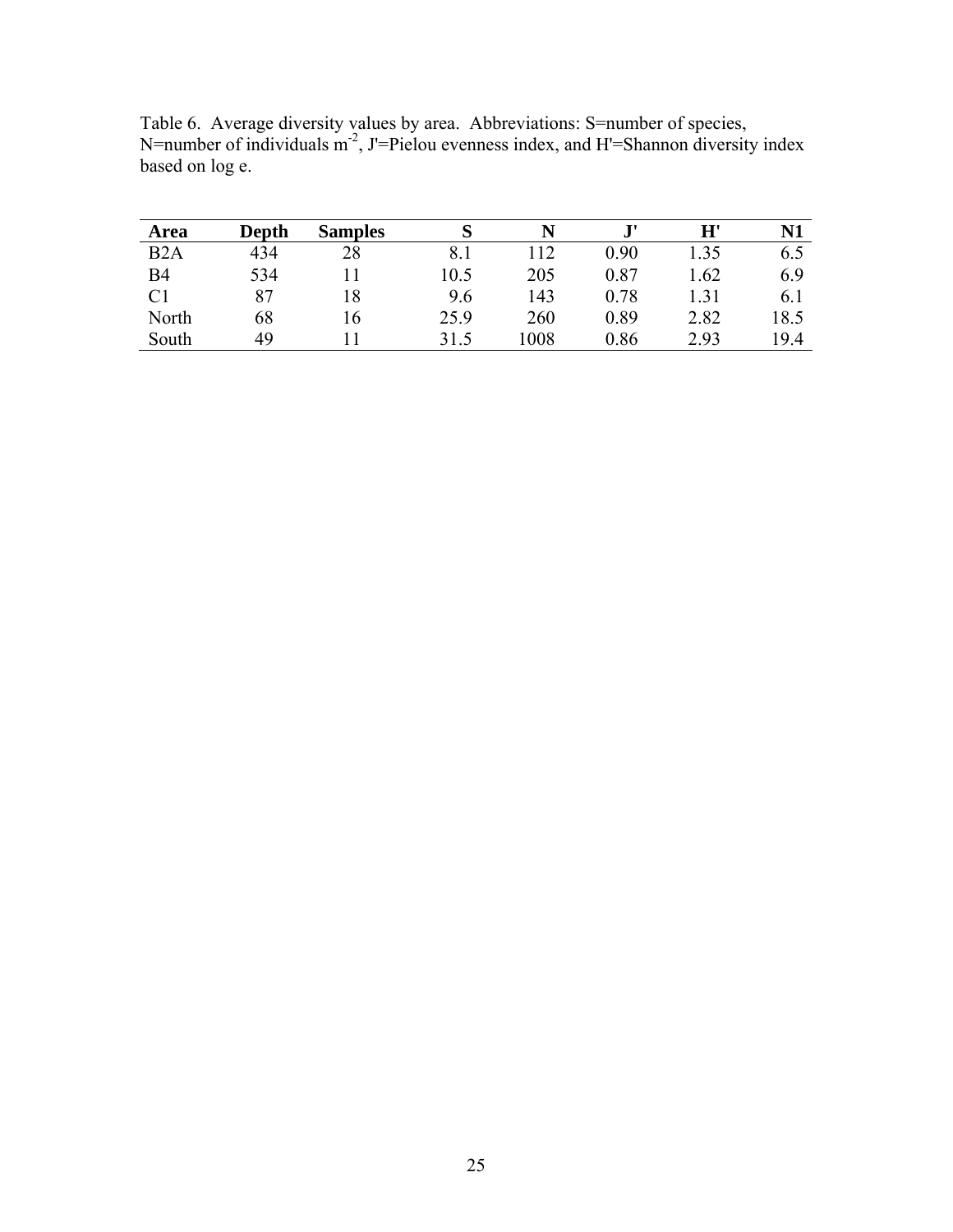| Test              | Sample statistic (Rho) | Significance level |  |
|-------------------|------------------------|--------------------|--|
| Species v. Genus  | 0.98                   | 0.001              |  |
| Species v. Family | 0.92                   | 0.001              |  |
| Genus v. Family   | 0.94                   | 0.001              |  |
| Species v. Order  | 0.77                   | 0.001              |  |
| Genus v. Order    | 0.80                   | 0.001              |  |
| Family v. Order   | 0.86                   | 0.001              |  |
|                   |                        |                    |  |

Table 7. Results of RELATE procedure to determine if patterns in MDS plots could be the same due to chance alone.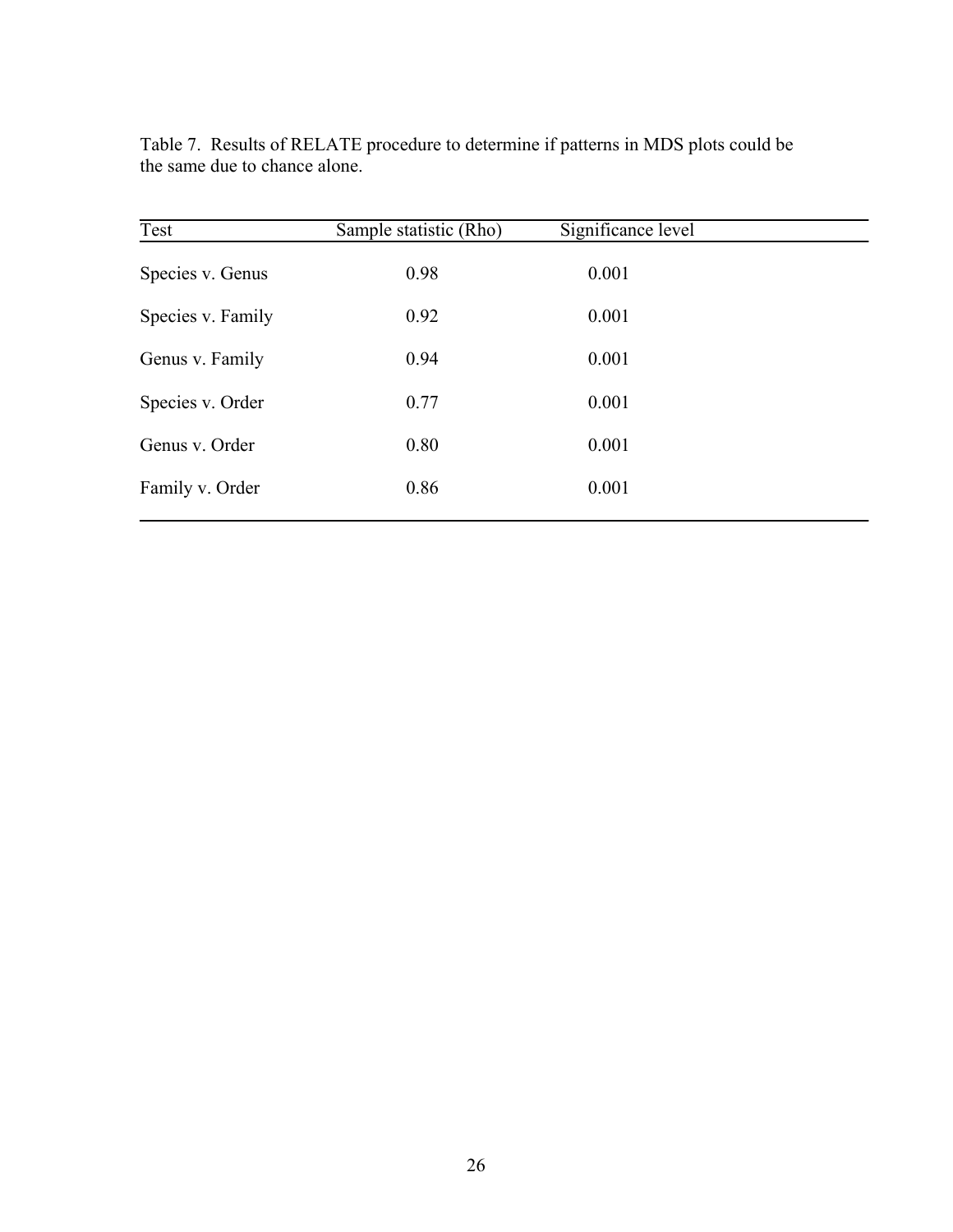| <b>Response</b> | <b>Parameter</b> | Factor1  | Factor2  | Factor3  |
|-----------------|------------------|----------|----------|----------|
|                 |                  |          |          |          |
| Depth           | $\mathbf{r}$     | 0.717    | 0.003    | $-0.328$ |
|                 | $\mathbf{P}$     | < 0.0001 | 0.9818   | 0.0030   |
|                 | $\mathsf{n}$     | 80       | 80       | 80       |
|                 |                  |          |          |          |
| Abundance       | $\mathbf{r}$     | $-0.719$ | $-0.270$ | $-0.167$ |
|                 | $\mathbf{P}$     | < 0001   | 0.0153   | 0.1386   |
|                 | $\mathsf{n}$     | 80       | 80       | 80       |
|                 |                  |          |          |          |
| Diversity (S)   | $\mathbf{r}$     | $-0.649$ | 0.016    | 0.154    |
|                 | $\mathbf{P}$     | < 0.0001 | 0.8908   | 0.1731   |
|                 | $\mathsf{n}$     | 80       | 80       | 80       |
|                 |                  |          |          |          |
| Diversity (N1)  | $\mathbf{r}$     | $-0.582$ | 0.239    | 0.192    |
|                 | $\mathbf{P}$     | < 0.0001 | 0.0327   | 0.0883   |
|                 | $\mathsf{n}$     | 80       | 80       | 80       |
|                 |                  |          |          |          |
| Evenness $(J')$ | $\mathbf{r}$     | 0.093    | 0.386    | $-0.097$ |
|                 | $\mathbf{P}$     | 0.454    | 0.0012   | 0.437    |
|                 | $\mathbf n$      | 67       | 67       | 67       |

Table 8. Relationship between environmental variables and biotic responses. Abbreviations:  $S =$  number of species,  $N1 = Hill's N1$  index,  $J' =$  Pielou's evenness index,  $r =$  Pearson Correlation Coefficient,  $P =$  Probability,  $n =$  number of samples.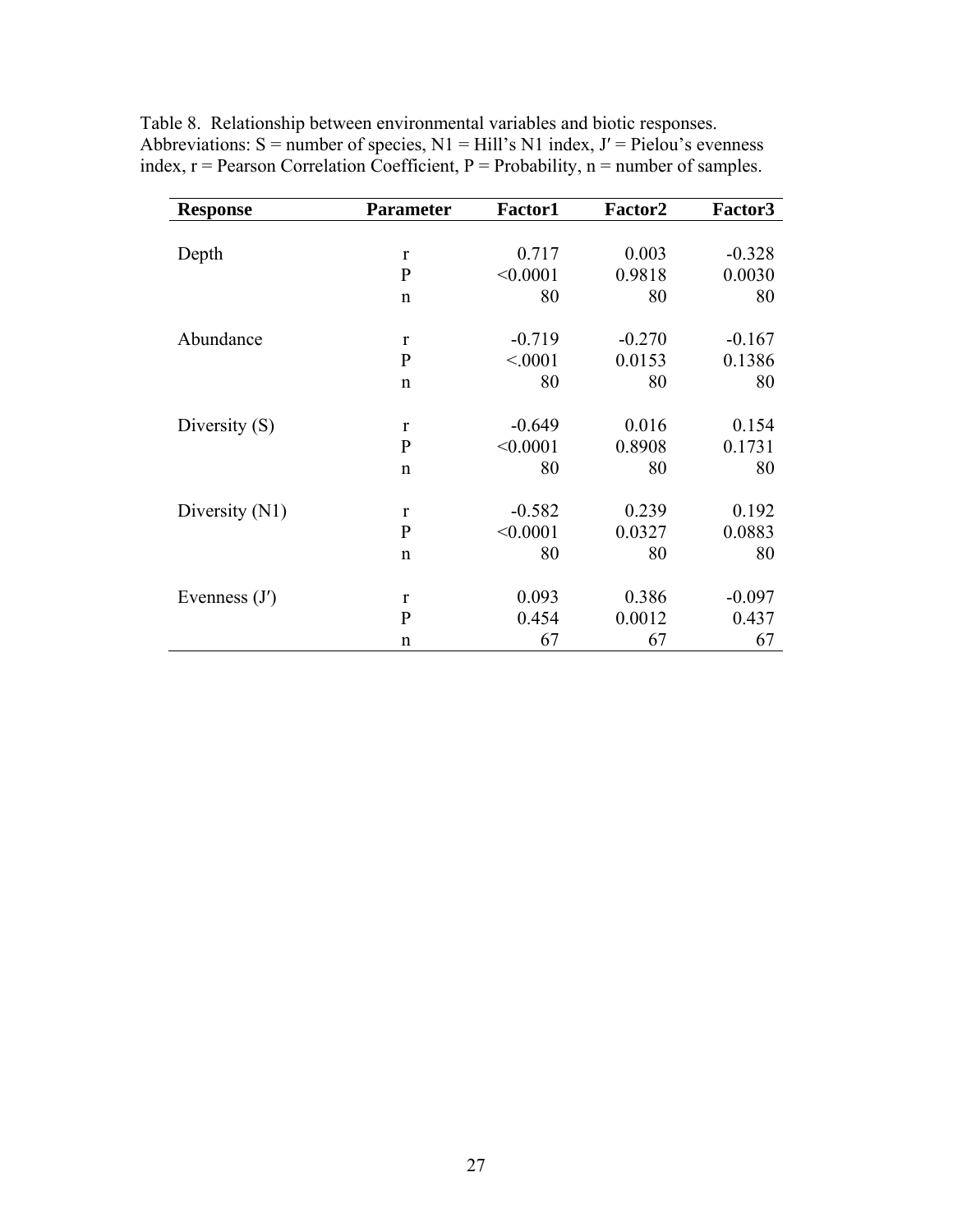

Figure 1. Map of Congo River Canyon study area. Map shows piplines and core locations (with prefix EBS).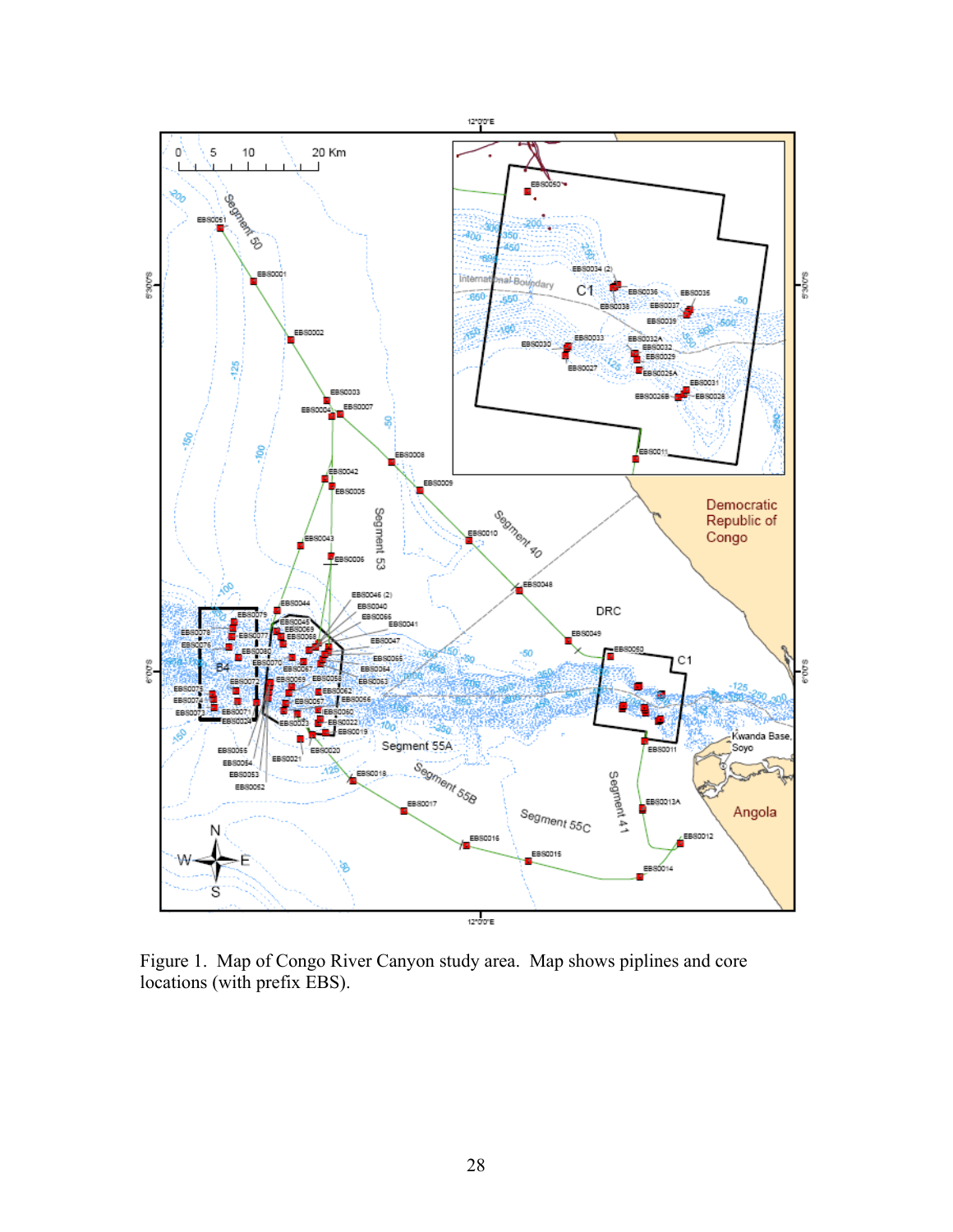

Figure 2. Detailed map of the area named C1 in the Congo River Canyon.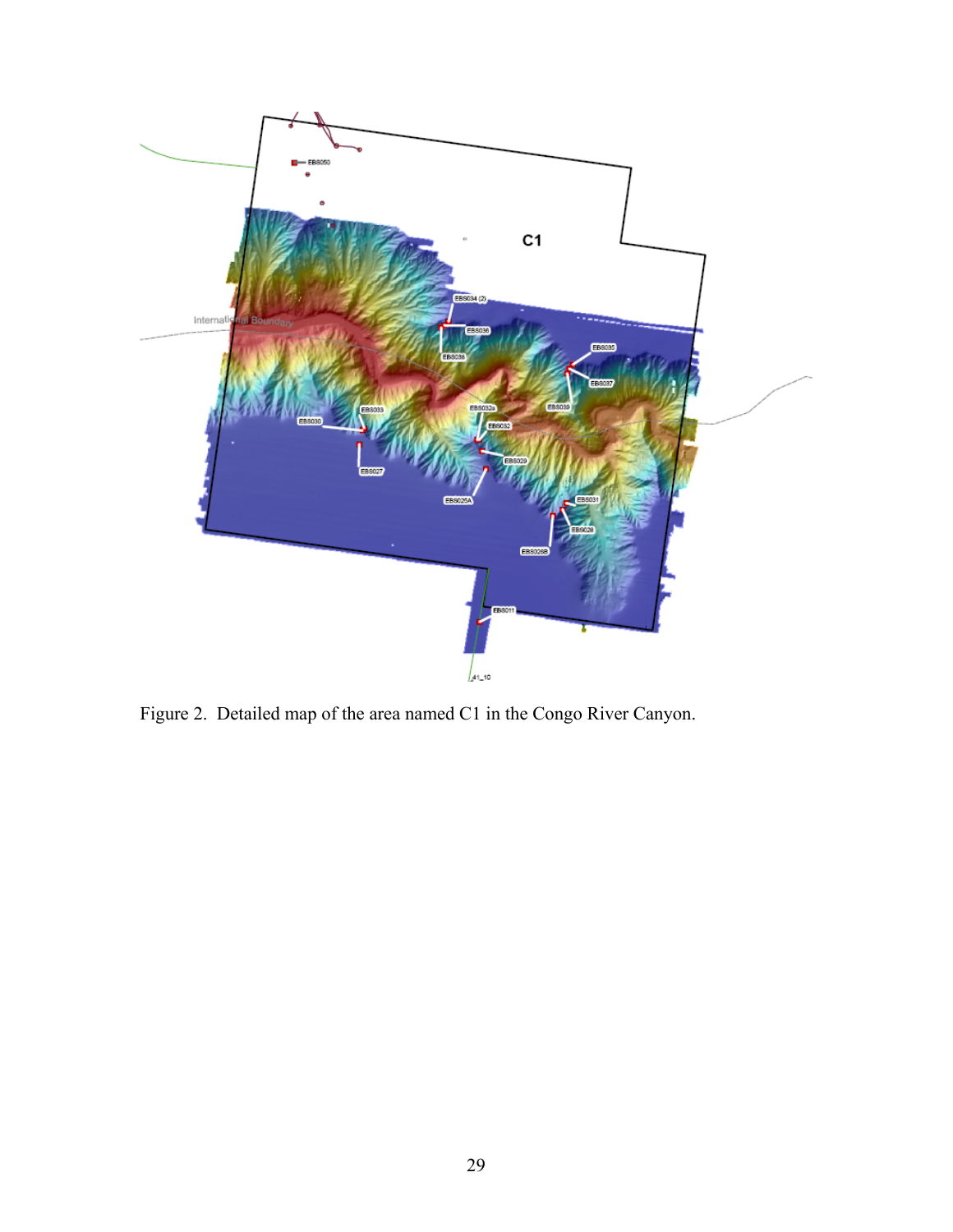

Figure 3. Total abundance as number per sample.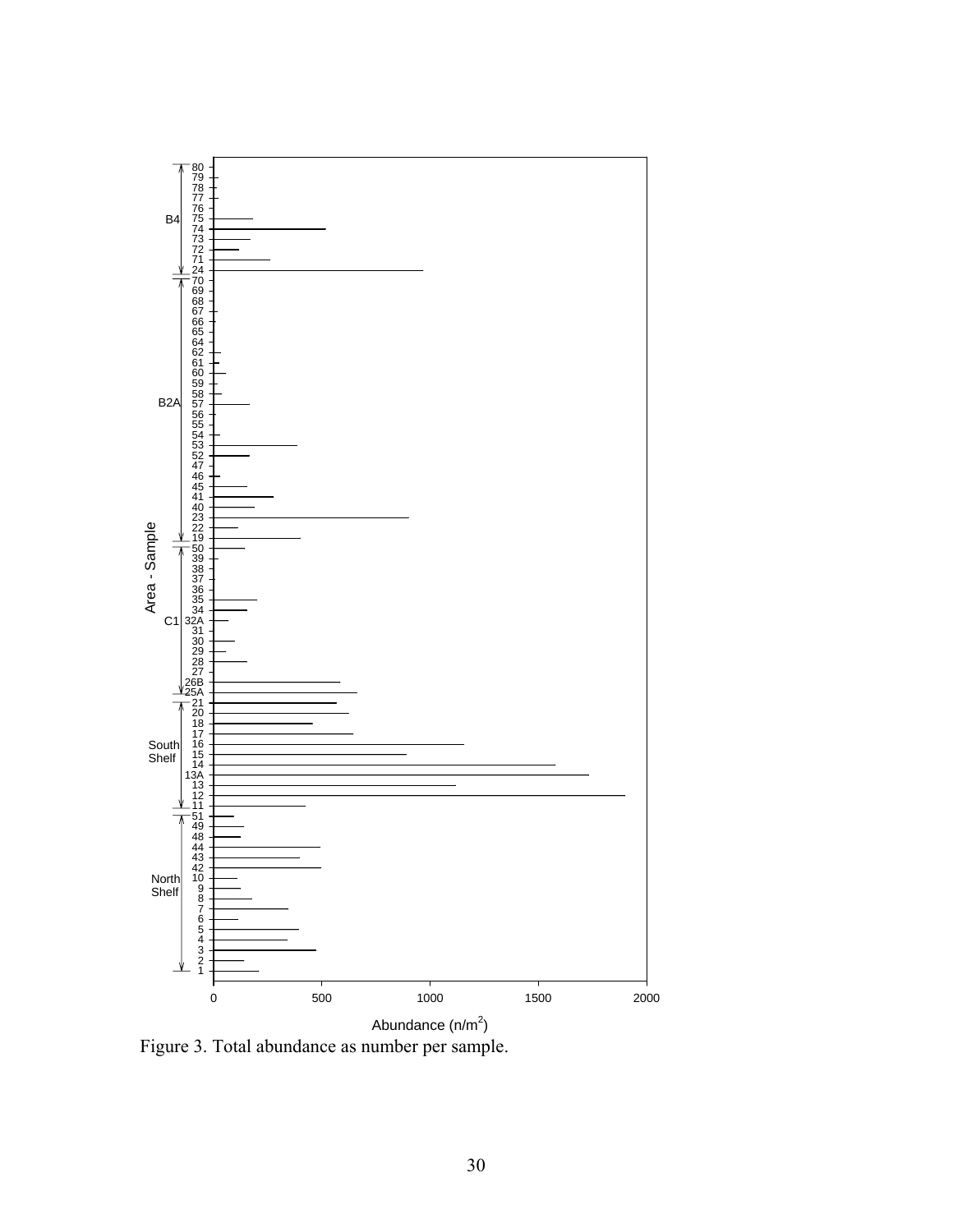

Figure 4. Number of dominant species (N1) among samples. Note  $1 = 0$  species.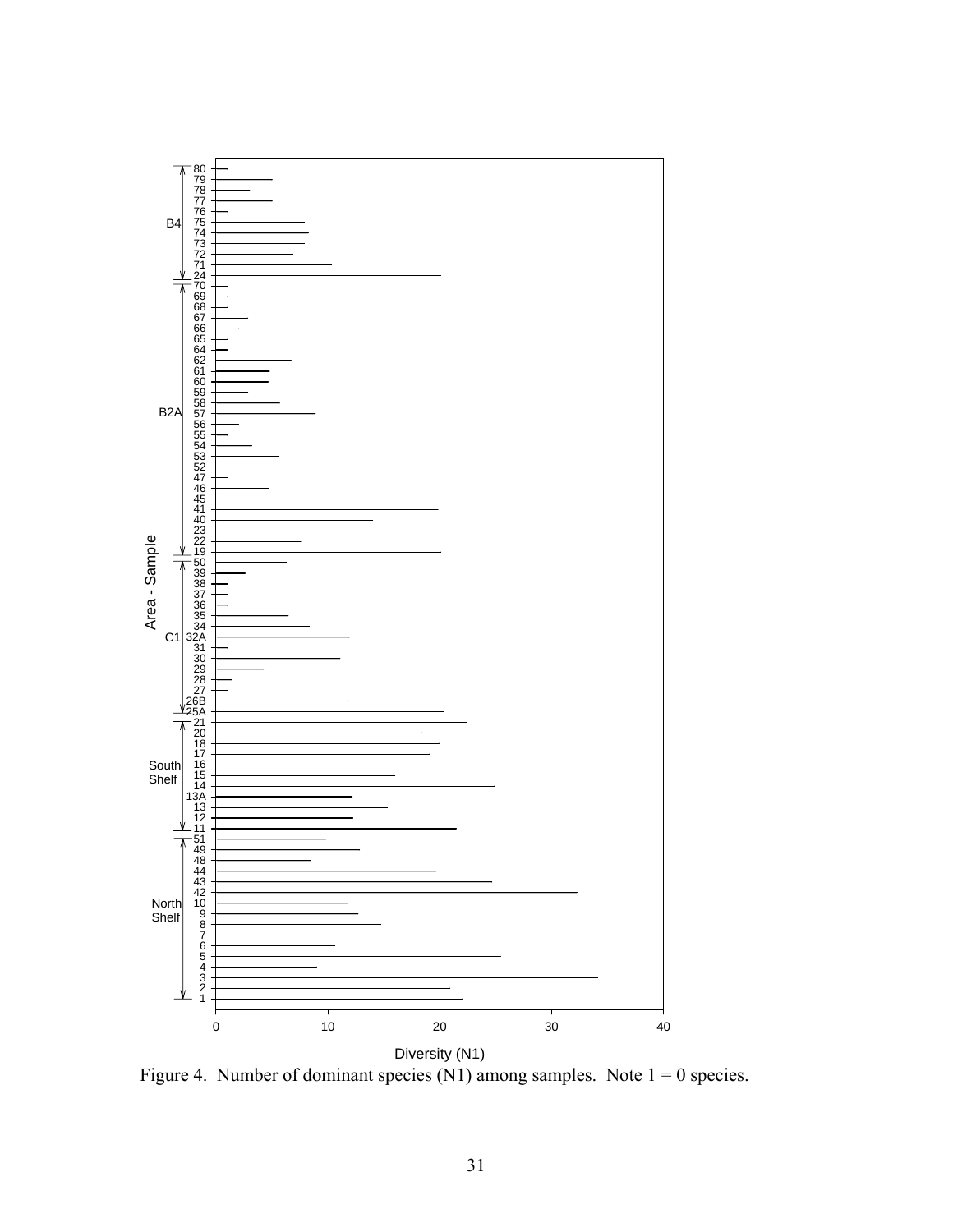

Figure 5. Multidimensional scaling of stations based on species abundance in samples. Stations with no organisms deleted from analysis. Station 67 deleted from analysis because it had no species in common with other stations. Stations groups based on a cluster analysis at community similarity levels of 10% and 20%.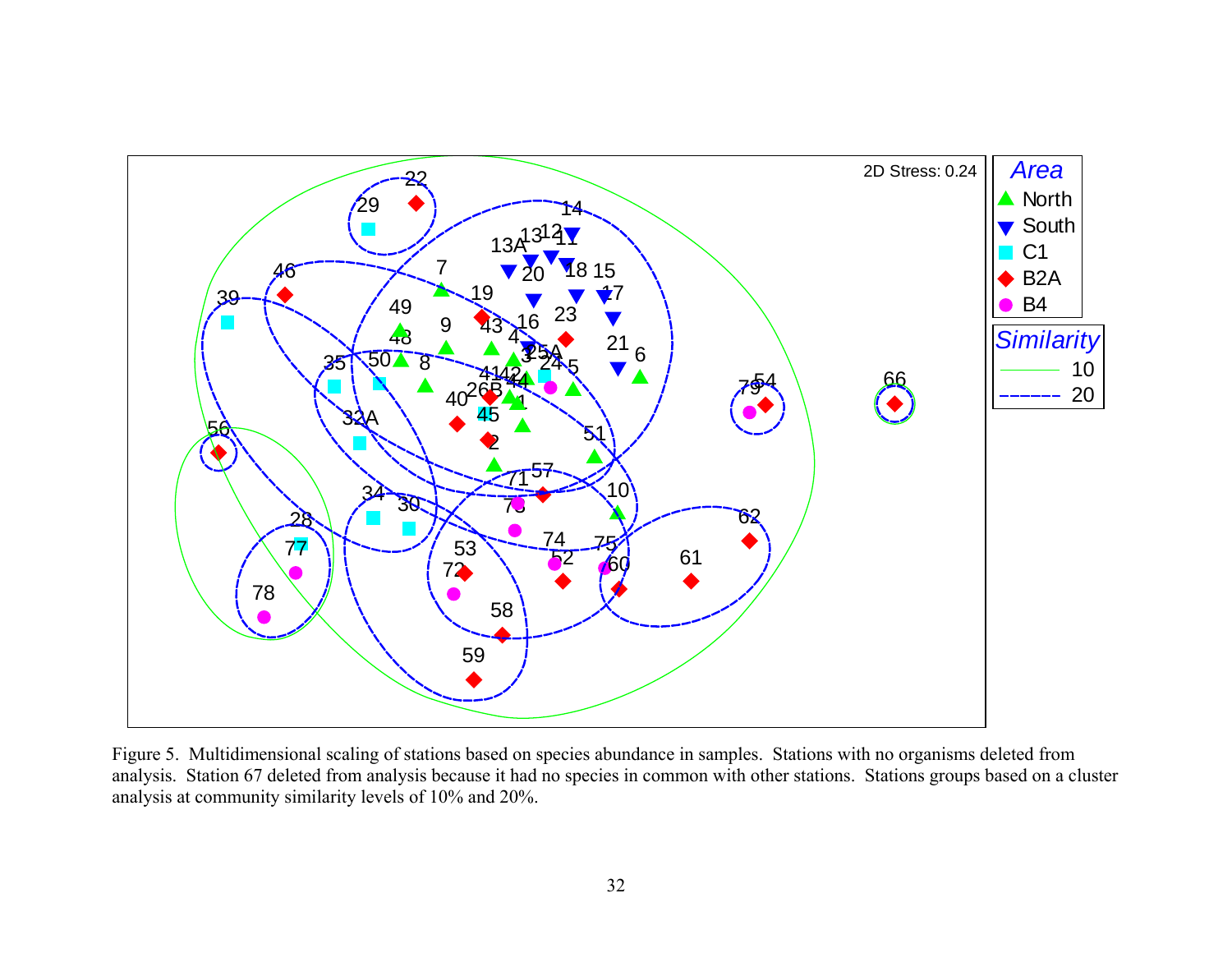

Figure 6. Multidimensional scaling of stations based on abundance aggregated at the genera level in samples. Stations with no organisms deleted from analysis, and station 67 deleted from analysis because it had no species in common with other stations. Stations groups based on a cluster analysis at community similarity levels of 10% and 20%.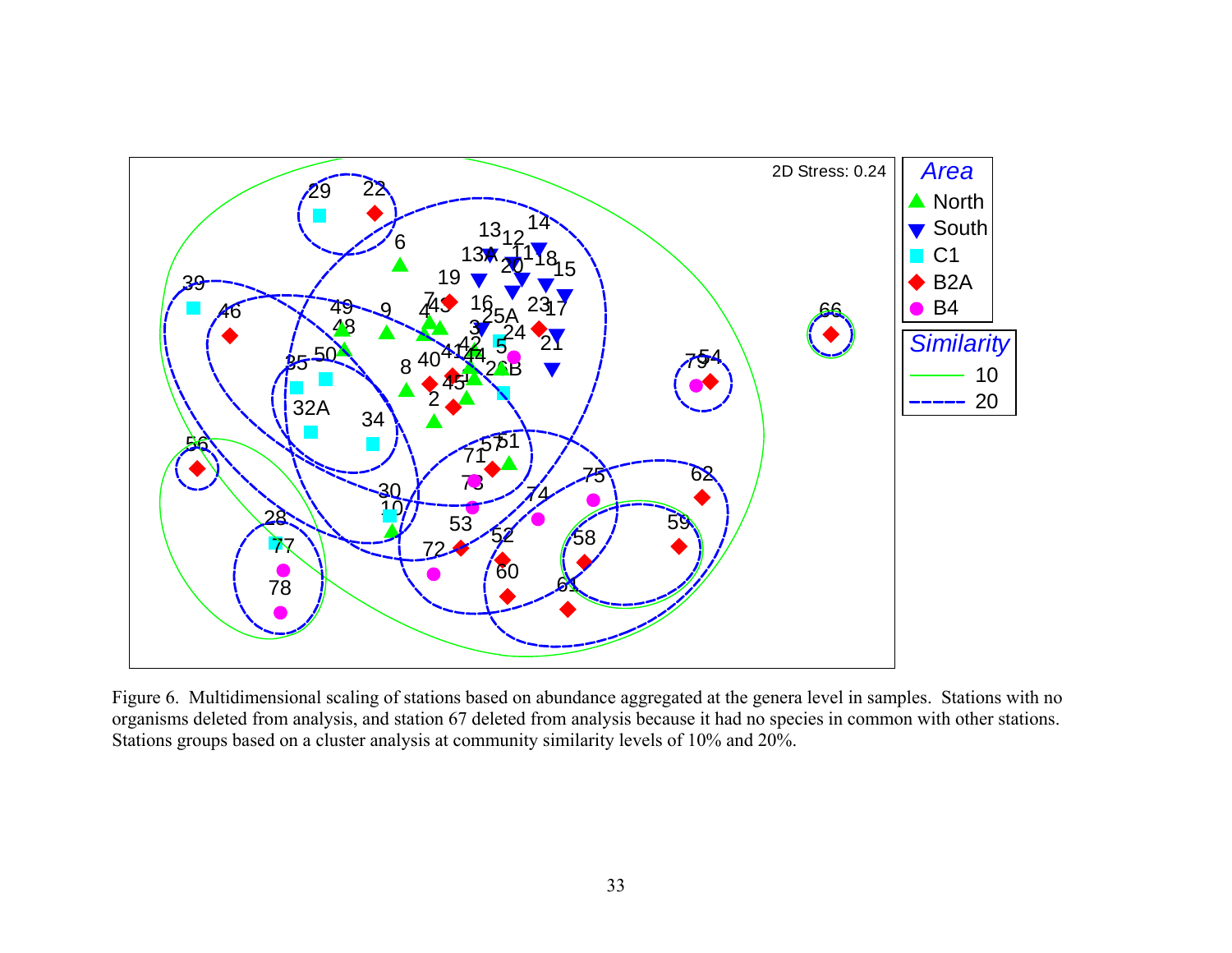

Figure 7. Multidimensional scaling of stations based on abundance aggregated at the family level in samples. Stations with no organisms deleted from analysis, and station 67 deleted from analysis because it had no species in common with other stations. Stations groups based on a cluster analysis at community similarity levels of 10% and 20%.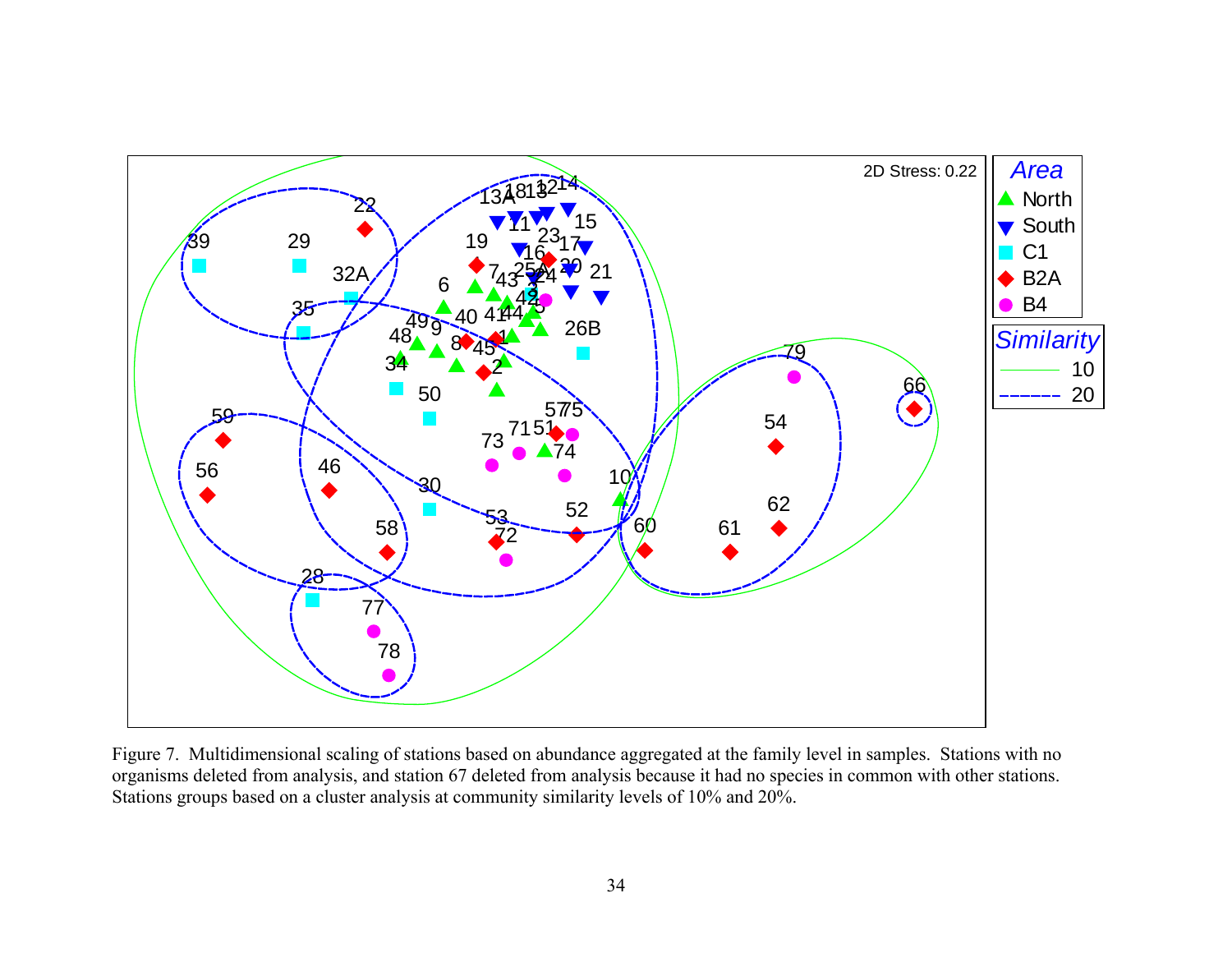

Figure 8. Multidimensional scaling of stations based on abundance aggregated at the order level in samples. Stations with no organisms deleted from analysis. Stations groups based on a cluster analysis at community similarity levels of 10%, 20%, and 30%.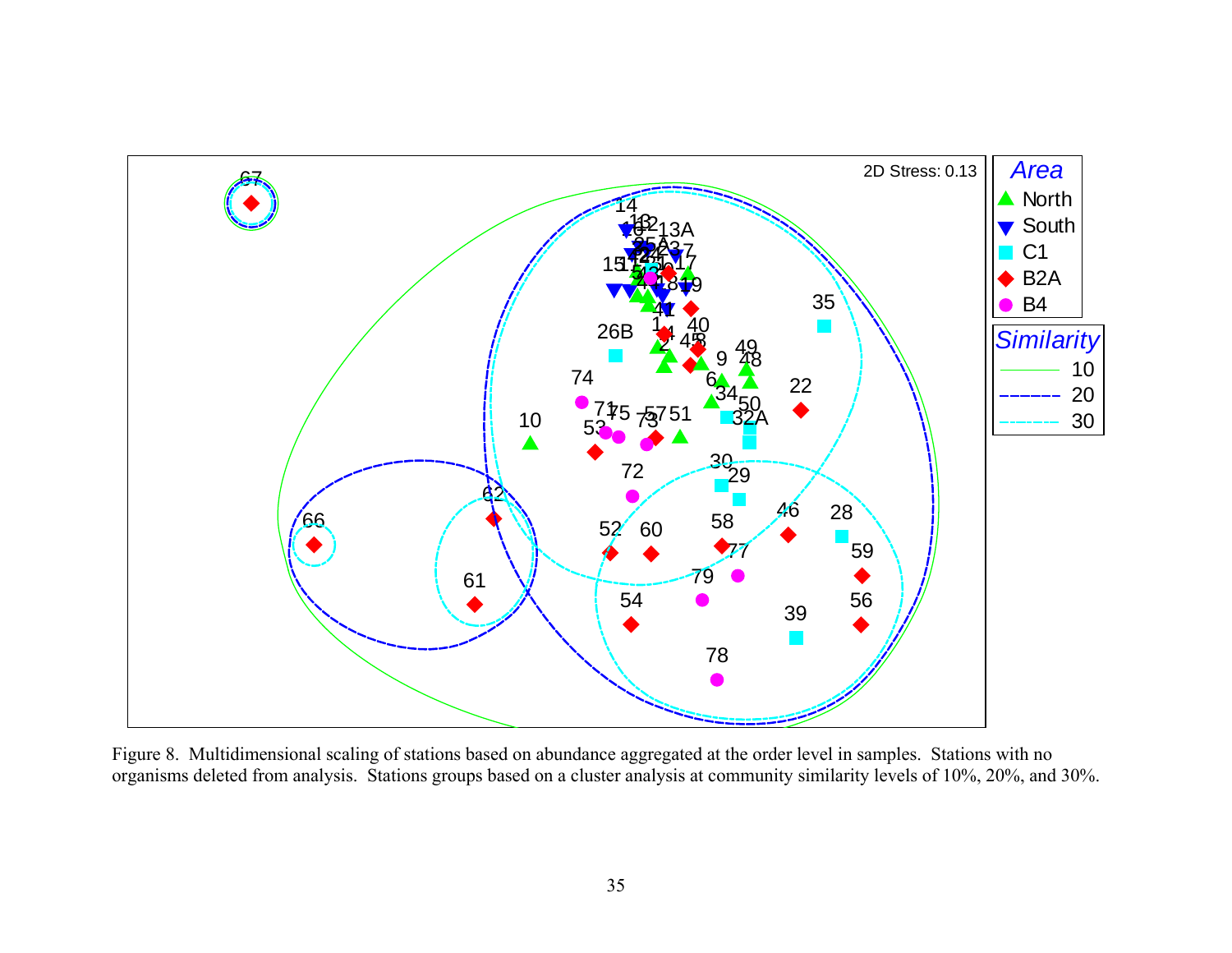

Figure 9. Species accumulation curves for all samples within areas. Symbols are sample numbers, which are ordered left-to-right geographically from northwest to southwest and from shallow to deep.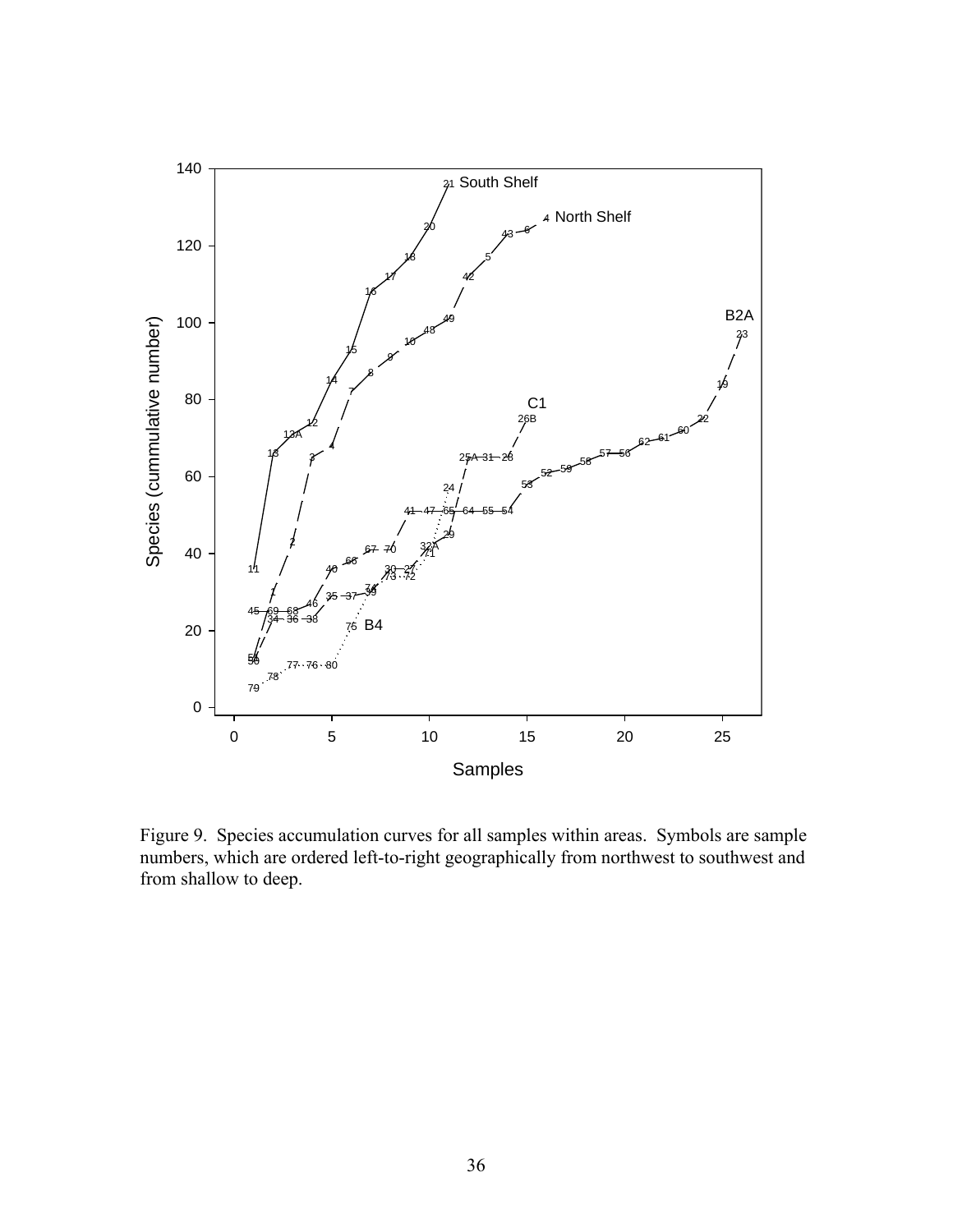

PCA Factor 2

Figure 10. Principal components analysis (PCA) of environmental data. Vector loads of each environmental variable. Abbreviations: Ba=barium, Cd=cadmium, Cr=chromium, Fe=iron, Hg=mercury, Ni=nickel, Se=selenium,Zn=zinc, EOM=Extractable Organic Matter (ug/dry g), Talk=Total Alkanes, TPH=Total Petroleum Hydrocarbons, TRH=Total Resolved Hydrocarbons, and UCM=Unresolved Complex Mixture